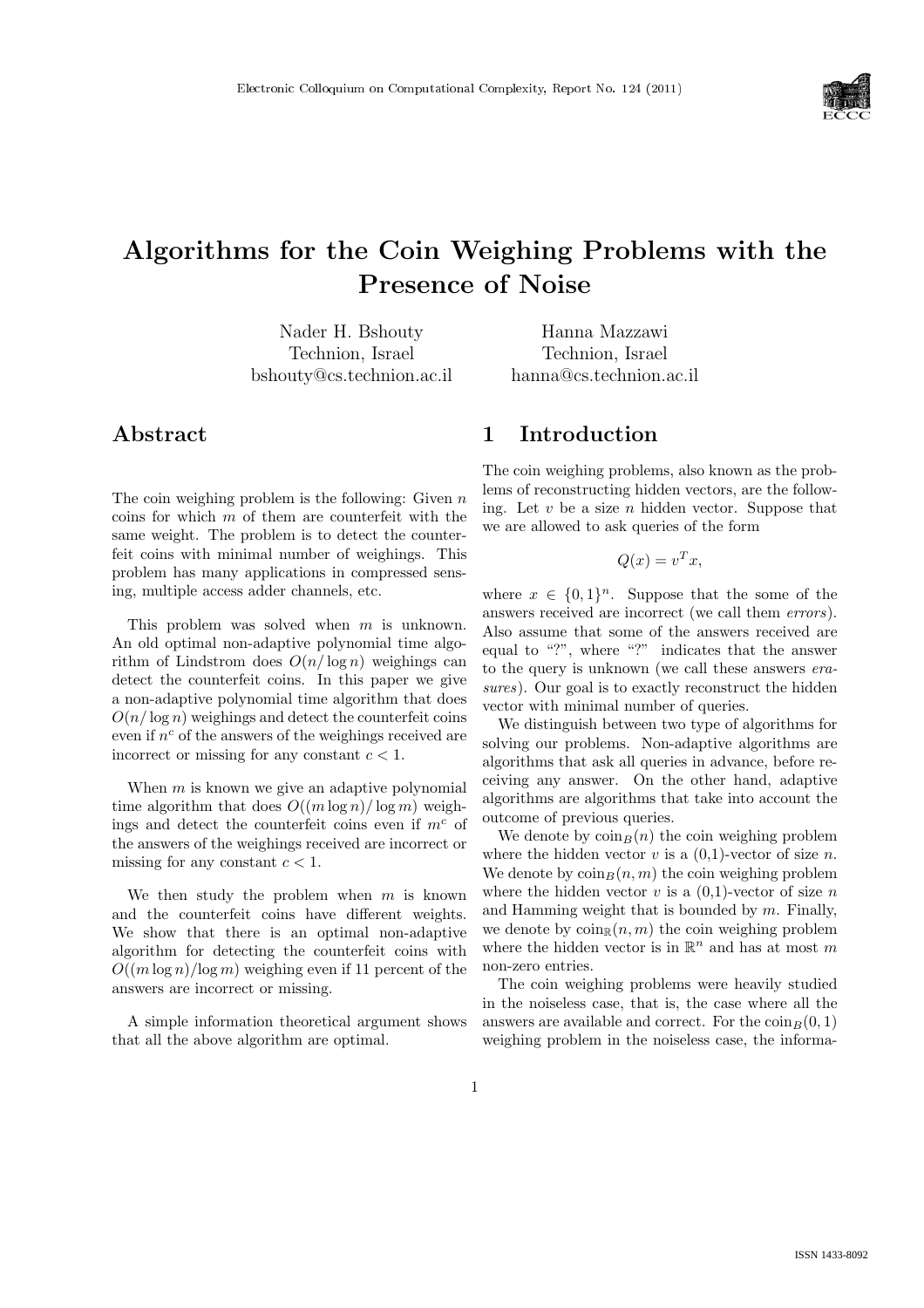tion theoretic lower bound for the query complexity of reconstructing the hidden vector is

$$
O\left(\frac{n}{\log n}\right)
$$

.

This problem was studied by Cantor in [8], by Soderberg and Shapiro in  $[34]$  by Erdös and Rényi in  $[18]$ , by Lindström in  $[26, 27, 28, 29]$  and by Cantor and Mills in  $[10]$ . Lindström  $[26]$  and independently Cantor and Mills [10] showed a non-adaptive polynomial time algorithm for the problem with query complexity that matches the lower bound. Simplifications appear in [29, 1, 5].

For the  $\min_B(n, m)$  weighing problem in the noiseless case, the information theoretic lower bound for the query complexity is

$$
O\left(\frac{m\log \frac{n}{m}}{\log m}\right)
$$

.

In [19] Grebinski and Kucherov showed a nonconstructive non-adaptive algorithm for the problem that matches this lower bound for all  $m$ . In [5], Bshouty gave a polynomial time adaptive algorithm for the problem with query complexity that matches the information theoretic lower bound.

Finally, for the  $\text{coin}_\mathbb{R}(n, m)$  in the noiseless case, the information theoretic lower bound for the query complexity is  $\overline{a}$  $\mathbf{r}$ 

$$
O\left(\frac{m\log n}{\log m}\right).
$$

For this problem, in [14] Choi and Han Kim showed a tight non-constructive non-adaptive algorithm for reconstructing a hidden vector with non-zero entries that are real numbers that are bounded by  $n^{-a}$ and  $n^b$  for any constant a and b. In [6] Bshouty and Mazzawi, removed the condition on the magnitudes of the non-zero numbers by giving a tight nonconstructive non-adaptive algorithm for the general problem. They also give an almost tight polynomial time adaptive algorithm in [7].

The coin weighing problems are combinatorial search problems that are motivated by real-life problems. As such, it is important to study them in the presence of noise.

For the  $\cosh B(n)$  weighing problem with noise, we show the following.

**Theorem 1.** Let  $v \in \{0,1\}^n$  be a hidden vector. There exists a non-adaptive reconstructing algorithm that reconstructs v using

$$
O\left(\frac{n}{\epsilon \log n}\right)
$$

queries.

This algorithm reconstructs v correctly in  $O(n^{3/2})$ time when the number of errors  $e_1$  and the number of erasures  $e_2$  are bounded by  $c$  $\left(\frac{n}{\epsilon \log n}\right)$  $\int_{\frac{1-\epsilon}{4}}^{\frac{1-\epsilon}{4}}$ , for any constant  $c < 1/2$ .

The proof of the above theorem relies on properties of the fourier spectrum of function we prove. The algorithm above, although fast, it cannot handle large amount of errors. In the following theorem, we show that one can compromise the running time to handle more errors and erasures. We show a technique that uses generating matrices of linear codes to nonadaptively solve multiple vector reconstructing problems altogether while gaining resistance to noise in the process.

**Theorem 2.** Let  $v \in \{0,1\}^n$  be a hidden vector. There exists a non-adaptive polynomial time reconstructing algorithm that reconstructs v using

$$
k = O\left(\frac{n}{\epsilon \log n}\right)
$$

queries. This algorithm reconstructs v correctly when the number of incorrect answers  $e_1$  and the number of unknown answers  $e_2$  are bounded by  $\Omega(n^{1-\epsilon})$ . Moreover, denote by  $(q_1, q_2, \ldots, q_k)$  the vector of answers, that is,  $q_i$  equals the answer to the ith query, for  $i \in [k]$ . If the errors/erasures are consecutive, then, the algorithm works correctly even if their number is  $\Omega(\frac{n}{\epsilon \log n}).$ 

Using the same mentioned technique, we obtain the following result for the  $\text{coin}_B(n, m)$  weighing problem.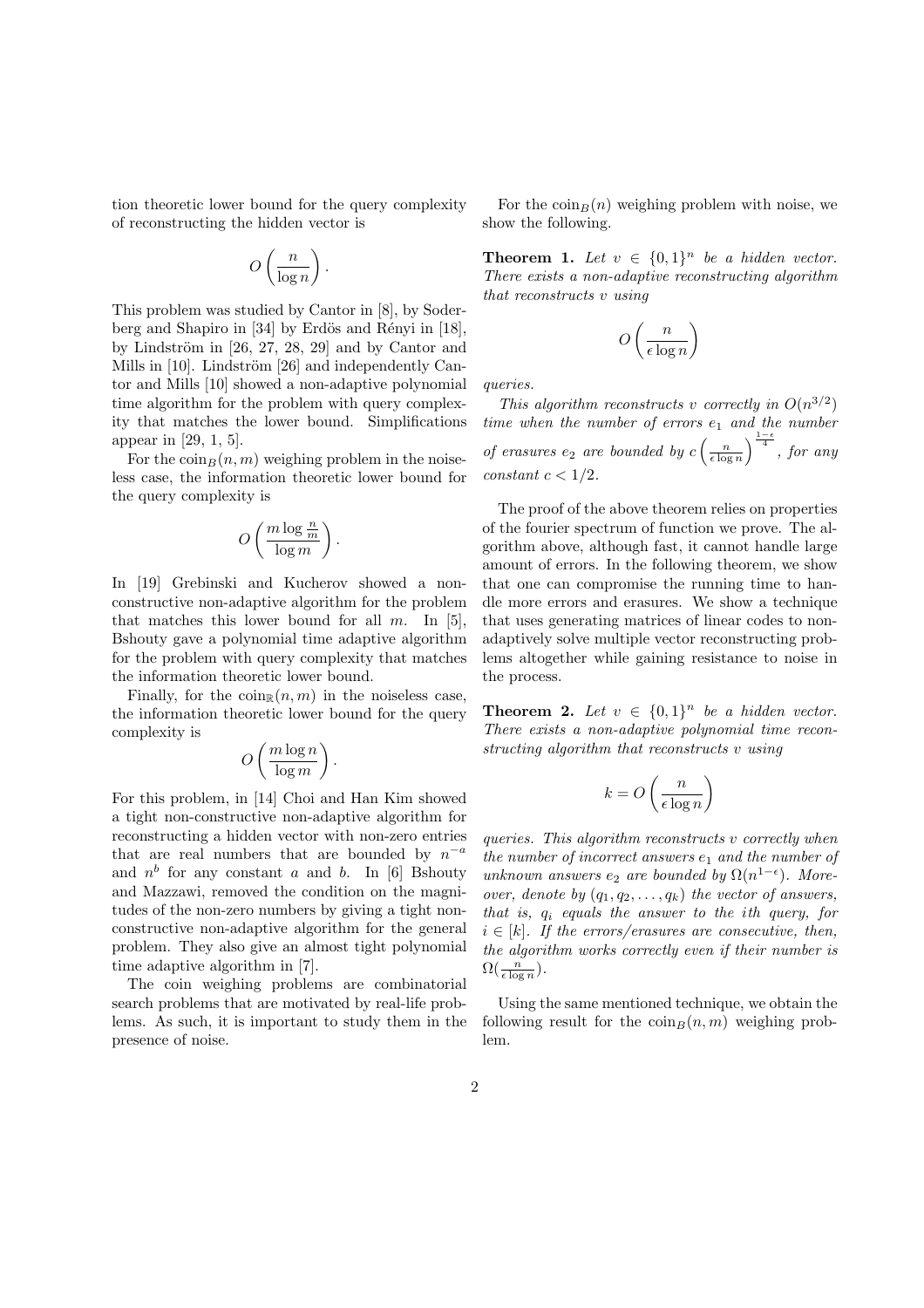Theorem 3. There is a polynomial time algorithm for reconstructing any hidden vector  $v \in \{0,1\}^n$  that uses  $\overline{a}$  $\mathbf{r}$ 

$$
O\left(\frac{m\log n}{\epsilon\log m}\right)
$$

queries, where m is the number of non-zeros in v. This algorithm reconstructs v correctly even in the presence of  $O(m^{1-\epsilon})$  errors or erasures.

Finally, for the  $\text{coin}_\mathbb{R}(n, m)$  weighing problem we show the following.

**Theorem 4.** Let  $p = \omega(1)$  be a prime number and  $\epsilon \leq 0.22$ . There exists a matrix  $M \in \{0,1\}^{k \times n}$ , where

$$
k = O\left(m + \frac{m\log\frac{n}{m}}{\log\min(m, p)}\right),\,
$$

such that: For every submatrix  $M^*$  formed by selecting arbitrary  $k(1-\epsilon)$  rows of M, every m columns in  $M^*$  are linearly independent over  $\mathbb{Z}_p$ .

This theorem yields the existence of a non-adaptive algorithm for the  $\text{coin}_R(n, m)$  weighing problem with  $O(m \log n / \log m)$  query complexity. That is, query complexity that matches the information theoretic lower bound for the noiseless case. This algorithm works correctly even if 11 percent of the answers received are incorrect or missing.

#### 1.1 Applications

In this subsection we introduce one application for the coin weighing problem with noise. We introduce the signature coding problem for the multiple access adder channels [26, 10, 11, 23, 17, 15, 25, 3].

Consider n stations or users that transmit information using a common channel. Each user  $i$  has a component code  $C_i = \{0^k, x_i\} \subset \{0, 1\}^k$ . The codes  $C_i$ for  $i \in [n]$  are of the same length k. Each user i wants to send one of the words  $y_i \in C_i$ . Assume that codewords sent through the channel by the users are bit and block synchronized. The codeword go through an adder that sends

$$
Y = \sum_{i=1}^{n} y_i.
$$

through a noisy channel. We denote by  $\tilde{Y}$  the output of the channel. The goal is to recover all the messages of the users using  $\tilde{Y}$ . See Figure 1.

There are two models for this problem, the permanently active model where all stations are active all the time and the partially active model where at most  $m$  stations are active in each transmission (the inactive stations turn off their transmitter, an action that is equivalent to sending the zero codeword  $0^k$ ).

A non-adaptive algorithm for the  $\sin_B(n)$  weighing problems with the presence of noise yields signature codes for noisy channels in the permanently active model. The existence of such codes was studied in the literature [11, 17, 35, 12, 15]. In [11], Chang and Weldon first showed a technique to reconstruct signature codes for noisy channels. Using this technique, one can build a codes of length  $O(\frac{n}{\epsilon \log n})$  for n users, where a messages can be correctly recovered if the error vector,  $\tilde{Y} - Y$ , has  $L_1$  norm that is smaller that  $O(n^{1-\epsilon})$  (note that unlike what is presented in Figure 1, in the literature the received codeword does not include erasures. Therefore, when talking about previous related work, always assume that the received word  $\tilde{Y}$  does not contain erasures, that is, the "?" symbol). In other words, the users' messages can be recovered from  $\tilde{Y}$  if

$$
\sum_{i} |\tilde{Y}_i - Y_i| = O(n^{1-\epsilon}).
$$

In [35], Wilson showed a similar technique. As in the previous technique, using Wilson's technique, one can reconstruct codes of length  $O(\frac{n}{\epsilon \log n})$  for *n* users, where a message can be correctly recovered if the error vector,  $Y - Y$ , has  $L_1$  norm that is smaller than  $O(n^{1-\epsilon})$ . Moreover, the message can be recovered correctly even if we have  $O(\frac{n^{\epsilon}}{\epsilon \log n})$  $\frac{n^c}{\epsilon \log n}$  consecutive errors of magnitude  $O(n^{1-\epsilon})$ . That is, if the error vector  $\tilde{Y} - Y$  has only  $\tilde{O}(\frac{n^{\epsilon}}{\epsilon \log n})$  $\frac{n^c}{\epsilon \log n}$ ) non-zero entries, where these non-zero entries are consecutive and each entry is bounded by  $O(n^{1-\epsilon})$ . Additional constructions also appear in [13, 12]. Finally, in [15], show a code for  $n$  users of length  $n$ , where the messages can be recovered if the error vector has  $L_1$  norm that is smaller than  $|(n/2 - 1)/2|$ .

To our knowledge, all codes in the literature for the multiple access decode the received message correctly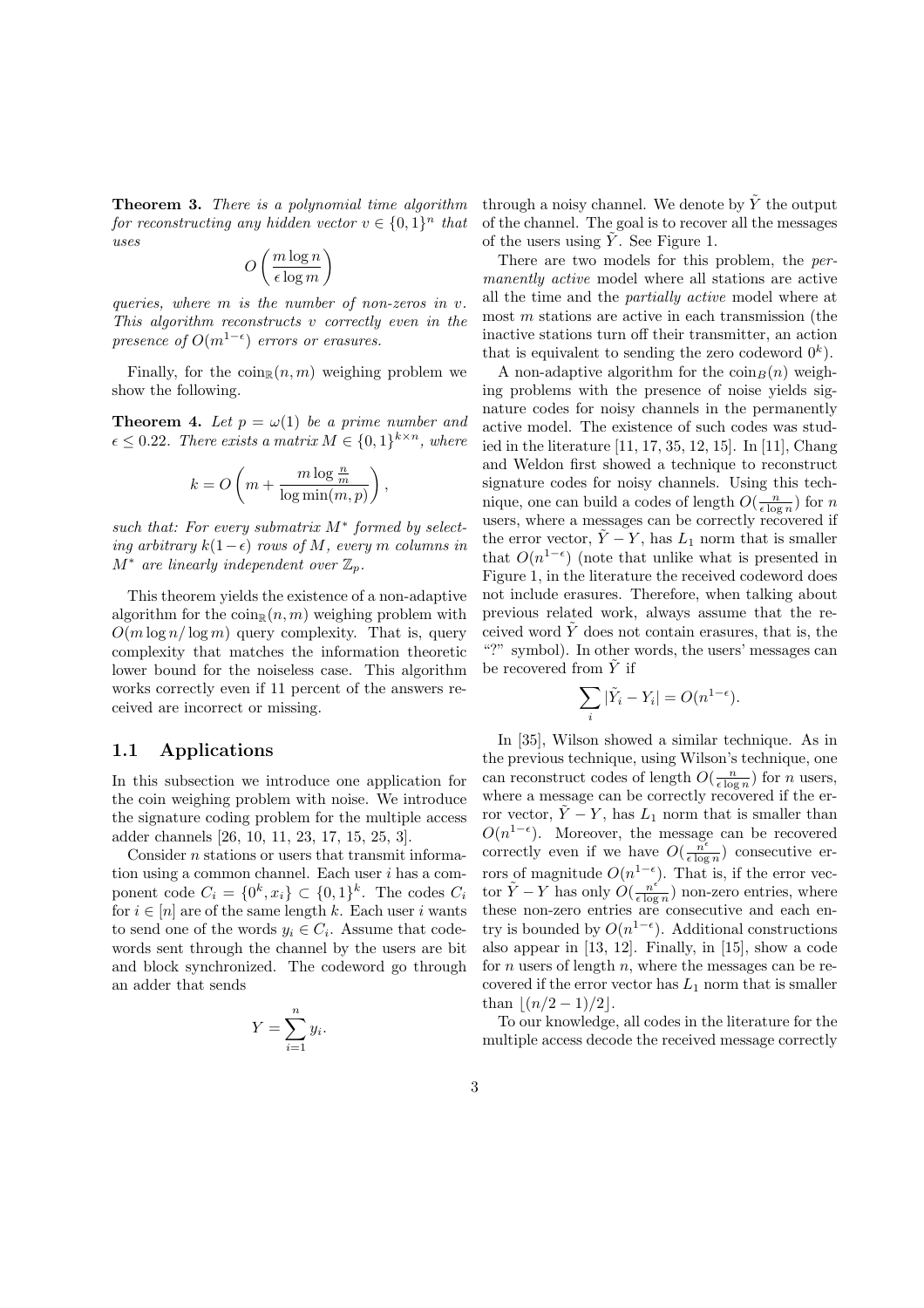

Figure 1: Multiple access adder channel with noise

if the error vector,  $\tilde{Y} - Y$ , has a bounded  $L_1$  norm. Our theorem, Theorem 2, yields signature codes for the permanently active model of length

$$
O\left(\frac{n}{\epsilon \log n}\right),\
$$

where the receiver is able to decode all the users' messages correctly with the presence of  $O(n^{1-\epsilon})$  errors and erasures. That is, if the error vector has Hamming weight (rather than the  $L_1$  norm) that is smaller than  $O(n^{1-\epsilon})$ . Moreover, if the errors are consecutive, then the message can be recovered even when we have  $O(\frac{n}{\epsilon \log n})$  errors.

Similarly, Theorem 4 yields signature codes for the partially active model of length  $k =$  $O(m \log n / \log m)$ . The messages are recovered correctly if the Hamming weight of the error vector is bounded by 0.11k.

# 2 Preliminaries

In this section, we introduce some notation, the well known Fourier basis and some known results we use in this paper.

We denote by  $\mathbb R$  the set of real numbers. We denote by  $\mathbb{Z}_n$  the field of integers modulo a prime p. We also denote by  $\mathbb{N}_0$  the set of non-negative integers. For a constant c, we denote by [c] the set  $[1, 2, \ldots, c]$ . We denote by  $[c]_0$  the set  $[c] \cup \{0\}.$ 

For a matrix  $M$ , we denote by  $r(M)$  the rank of  $M$ .

An  $[n, k, d]$  linear code C over a field  $\mathbb F$  is a linear code of length n, dimension  $k$  and minimal distance  $d$ .

We now present the well known Fourier representation of functions. Let  $x = (x_1, x_2, \ldots, x_\ell)$  be variables. Define the following basis

$$
B = \left\{ \chi_a(x) \stackrel{\Delta}{=} \prod_{i:a_i=1} x_i \, \middle| \, a \in \{-1,1\}^\ell \right\},
$$

where  $\chi_a: \{-1,1\}^{\ell} \to \{-1,1\}$ . It is known that every function  $f: \{-1,1\}^{\ell} \to \mathbb{R}$  has a unique representation of the form

$$
f(x) = \sum_{a \in \{-1,1\}^{\ell}} \hat{f}(a) \chi_a(x),
$$

where for every  $a \in \{-1,1\}^{\ell}, \hat{f}(a)$  is a real number and is called the Fourier coefficient of  $\chi_a$  in f. For a vector  $a \in \{-1,1\}^{\ell}$  we will abuse the standard notation and denote by  $||a||$  the number of ones in a (the size of the Fourier coefficient).

In the paper, we also make use of a family of matrices defined in [5] that optimally solve the  $\sin_B(n)$ weighing problem in the noiseless case. We sketch their construction for convenience in Appendix A.

Finally, we make use of the following lemmas.

**Lemma 5.** [6] Let  $M \in \{0,1\}^{k \times m}$  be a matrix of rank  $r = r(M) < m$ . For a uniformly randomly chosen row vector  $y \in \{0,1\}^m$  the rank of the matrix

$$
M' = \left(\begin{array}{c} M \\ y \end{array}\right)
$$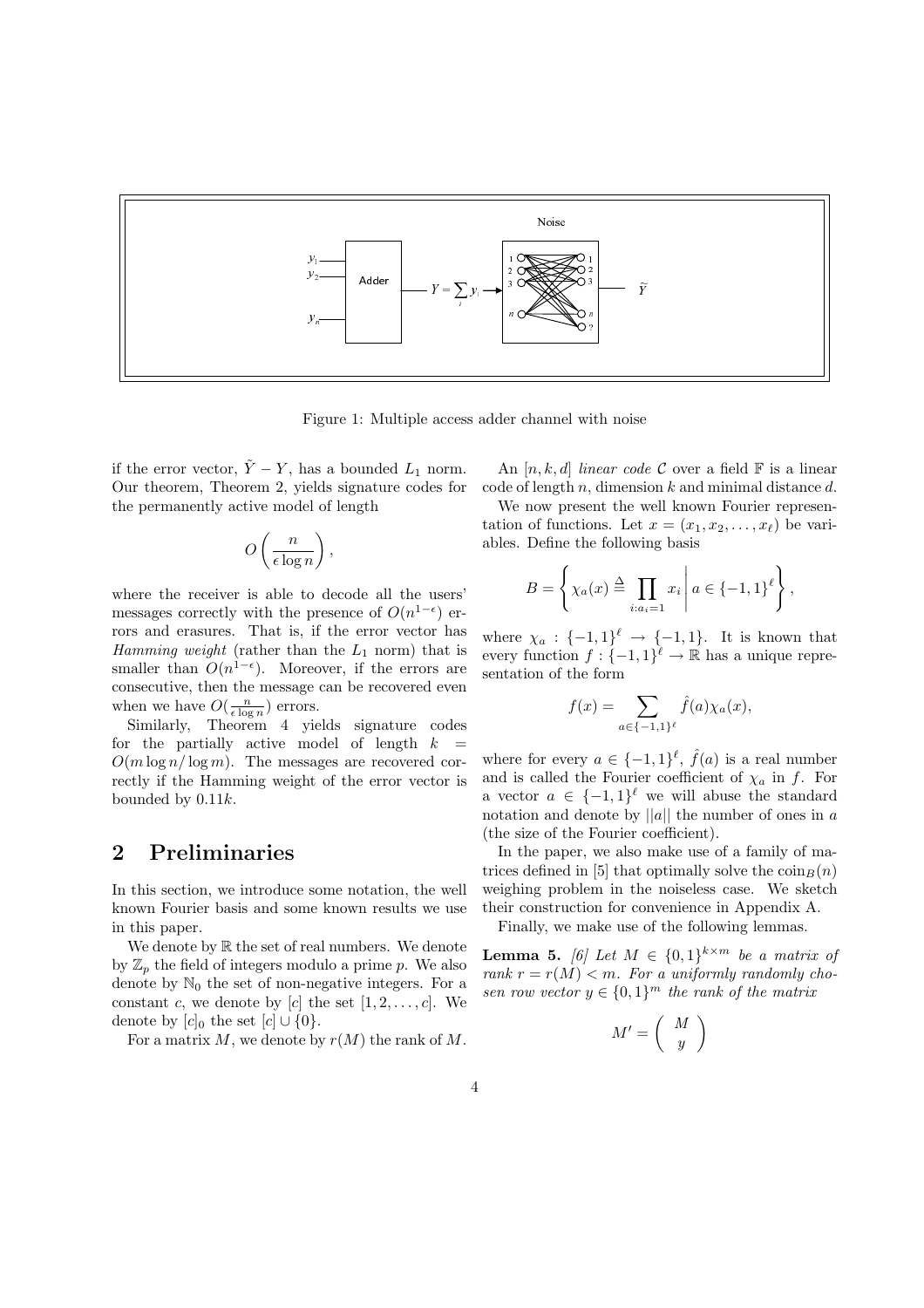over  $\mathbb{Z}_p$  is r with probability at most  $1/2$ .

**Lemma 6.** [6] Let  $M \in \{0,1\}^{k \times m}$  be a matrix of rank  $r(M) = r < m$ . Suppose that every s columns of M are linearly independent. Then, for a uniformly randomly chosen row vector  $y \in \{0,1\}^m$  the rank of the matrix  $\overline{a}$  $\mathbf{r}$ 

$$
M'=\left(\begin{array}{c}M\\y\end{array}\right)
$$

over  $\mathbb{Z}_p$  is r with probability at most max  $\left(\frac{1}{s^{\beta}}, \frac{1}{p^{1/2}}\right)$ ´ . Here  $\beta = \frac{1}{2 + \log 3} = 0.278943 \cdots$ .

# 3 Non-constructive Algorithm

In this section, we prove Theorem 4.

**Theorem 4.** Let  $p = \omega(1)$  be a prime number and  $\epsilon \leq 0.22$ . There exists a matrix  $M \in \{0,1\}^{k \times n}$ , where

$$
k = O\left(m + \frac{m\log\frac{n}{m}}{\log\min(m, p)}\right),\,
$$

such that: For every submatrix  $M^*$  formed by selecting arbitrary  $k(1 - \epsilon)$  rows of M, every m columns in  $M^*$  are linearly independent over  $\mathbb{Z}_n$ .

*Proof.* We may assume that  $m = \omega(1)$  since otherwise if  $m = O(1)$  then  $k = O(m \log n)$  and the result follows by a simple use of the probabilistic method. Take a randomly chosen matrix  $M \in \{0,1\}^{k \times n}$ , where  $\overline{a}$  $\mathbf{r}$ 

$$
k = c_1 \left( m + \frac{m \log \frac{n}{m}}{\log \min(m, p)} \right),
$$

and  $c_1$  is a constant that will be determined later. Look at any matrix  $M^*$  formed by selecting arbitrary  $k^* = (1 - \epsilon)k$  rows of M. We now show that every  $m$  columns in  $M^*$  are linearly independent with probability that is strictly greater than

$$
1-\frac{1}{{k \choose k^*}}
$$

Once we prove the above statement, by union bound the result immediately follows.

Take any  $t = m/\log^2 m$ columns,  $M^*_{i_1}, M^*_{i_2}, \ldots, M^*_{i_t}$ , of  $M^*$ . Denote by  $M'$  the matrix £ l<br>E

$$
M' = [M_{i_1}^* | M_{i_2}^* | \dots | M_{i_t}^*].
$$

Denote by  $M^{\prime [j]}$  be the first j rows of M'. Consider the random variable  $X_j \in \{0,1\}$  where  $X_j = 1$  if and only if  $r(M^{j-j}) = t$  or the jth row  $M^{j}(j)$  increases the rank of  $M^{(j-1]}$ , i.e.,  $r(M^{(j)}) = r(M^{(j-1)}) + 1$ . Let  $k_1 = c_2 k^*$ , where  $c_2 = 1 - o(1)$  is a positive constant. By Lemma 5,

$$
\Pr[X_j = 0 | X_1, X_2, \dots, X_{j-1}] \le 1/2.
$$

The probability that  $M^{(k_1)}$  is of rank smaller than t is

$$
\begin{split} \mathbf{Pr}[r(M'^{[k_1]}) < t] = \mathbf{Pr}[X_1 + \dots + X_{k_1} \le t - 1] \\ &= \sum_{\xi_1 + \dots + \xi_{k_1} \le t - 1, \qquad \xi_j \in \{0, 1\}} \mathbf{Pr}[X_1 = \xi_1, \dots, X_{k_1} = \xi_{k_1}] \\ &\le \frac{\sum_{i=0}^{t-1} {k_1 \choose i}}{2^{k_1 - t + 1}} \le t2^{t-1} \frac{{k_1 \choose t}}{2^{k_1}} \\ &< \frac{t2^{t-1} \left(\frac{k_1 e}{t}\right)^t}{2^{k_1}} < \frac{n^t}{2^{k_1}} = \frac{2^{\frac{m \log n}{\log 2 m}}}{2^{k_1}} \\ &= \frac{1}{2^{(1 - o(1))k_1}}. \end{split} \tag{2}
$$

Equation (1) follows since  $t = o(k_1)$ . Let A denote the event where there exists  $m/\log^2 m$  columns in  $M^{*[k_1]}$  that are linearly dependent. Using (2) and the union bound, we have

$$
\mathbf{Pr}[\mathcal{A}] \le \frac{\binom{n}{t}}{2^{(1 - o(1))k_1}} = \frac{1}{2^{(1 - o(1))k_1}}.
$$

Note that for  $\epsilon < 0.22$  and  $c_2 = 1 - o(1)$ , we have that ¢

$$
\mathbf{Pr}[\mathcal{A}] \le \frac{\binom{n}{t}}{2^{(1-o(1))k_1}} = \frac{1}{2^{(1-o(1))k_1}} = \frac{1}{2^{(1-o(1))(1-\epsilon)k}} < \frac{1}{2 \cdot 2^{H(\epsilon)k}} < \frac{1}{2\binom{k}{k^*}}. \tag{3}
$$

Where  $H(\epsilon)$  is the binary entropy of  $\epsilon$ , that is,

$$
H(\epsilon) = -\epsilon \log \epsilon - (1 - \epsilon) \log(1 - \epsilon).
$$

We now analyze the probability that there exists  $m$ columns in  $M^*$  that are linearly dependent. We denote this event by B.

$$
\begin{array}{rcl}\n\mathbf{Pr}[\mathcal{B}] & = & \mathbf{Pr}[\mathcal{B}|\mathcal{A}]\mathbf{Pr}[\mathcal{A}] + \mathbf{Pr}[\mathcal{B}|\neg\mathcal{A}](1 - \mathbf{Pr}[\mathcal{A}]) \\
& \leq & \mathbf{Pr}[\mathcal{A}] + \mathbf{Pr}[\mathcal{B}|\neg\mathcal{A}].\n\end{array}\n\tag{4}
$$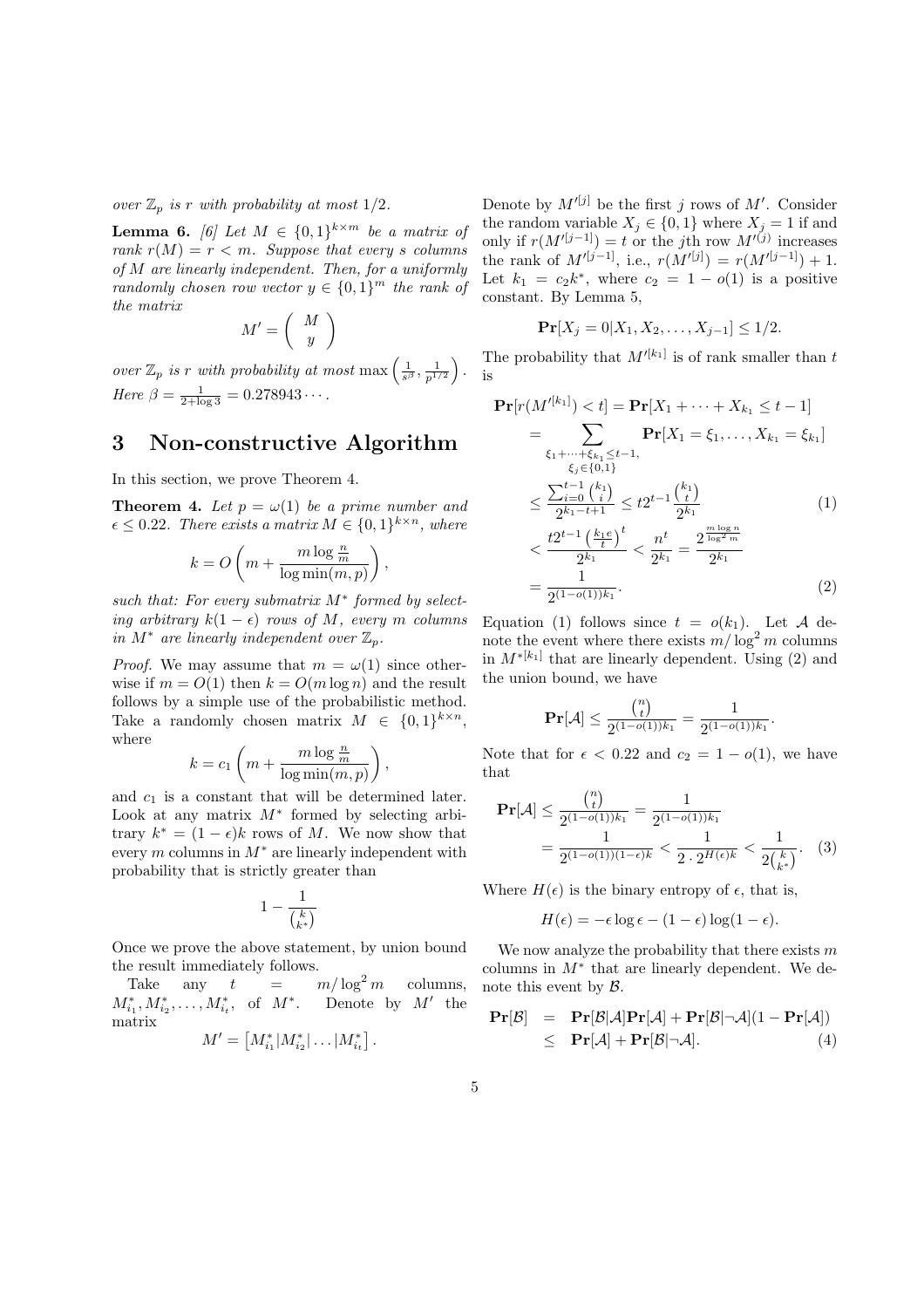Given that every  $m/\log^2 m$  columns in  $M^{*[k_1]}$  are linearly independent, that is, given  $\neg A$ , look at any matrix  $M''$  formed by selecting arbitrary m columns of  $M^*$ . That is,

$$
M'' = \left[ M_{j_1}^* | M_{j_2}^* | \dots | M_{j_m}^* \right].
$$

Denote by  $M''^{[j]}$  be the first j rows of  $M''$ . For  $j \in$  $[k^*] \setminus [k_1]$ , consider the random variable  $Y_j \in \{0, 1\}$ that is equal to one if and only if  $r(M^{\prime\prime}[j-1]) = m$ or the row jth row,  $M''^{(j)}$ , increases the rank of  $M''^{[j-1]}$ , that is,  $r(M''^{[j]}) = r(M''^{[j-1]}) + 1$ . Let  $q = min(t^{\beta}, p^{1/2})$ , where  $\beta = 0.2789$  as defined in Lemma 6. Using Lemma 6, the probability that  $M''$ is of rank smaller than m given  $\neg A$  is,

$$
\begin{split} \mathbf{Pr}[r(M'') < m|\neg \mathcal{A}] \\ &\leq \mathbf{Pr}[Y_{k_1} + Y_{k_1+1} + \dots + Y_{k^*} \leq m-1|\neg \mathcal{A}] \\ &\leq \frac{\sum_{i=0}^{m-1} {k^* - k_1 \choose i}}{q^{k^* - k_1 - m + 1}} < \frac{2^{k^* - k_1}}{q^{k^* - k_1 - m + 1}} \end{split} \tag{5}
$$

$$
= \frac{1}{q^{(k^* - k_1)(1 - o(1)) - m + 1}}
$$
\n
$$
= \frac{1}{q^{(1 - \epsilon)(1 - c_2)(1 - o(1))k - m + 1}}.
$$
\n(6)

Again, in (5) we use Lemma 6. In (6) we use that  $m = \omega(1)$  and  $p = \omega(1)$ . Therefore, the probability that there exists m columns in  $M^*$  that are linearly independent given that every  $m/\log^2 m$  columns are linearly independent in  $M^*[k_1]$  is

$$
\mathbf{Pr}[\mathcal{B} | \neg \mathcal{A}] \leq \frac{\binom{n}{m}}{q^{(1-\epsilon)(1-c_2)(1-o(1))k-m+1}}.
$$

Since  $k = c_1$  $m + \frac{m \log \frac{n}{m}}{\log \min(m,p)}$ ) and  $\binom{n}{m}$ ¢  $\leq 2^{m \log \frac{ne}{m}},$ then, for large enough constant  $c_1$ , we have that

$$
\mathbf{Pr}[\mathcal{B}|\neg \mathcal{A}] \le \frac{1}{q^O\left(m + \frac{m \log \frac{n}{m}}{\log \min(m, p)}\right)} < \frac{1}{2^k} < \frac{1}{2\binom{k}{k^*}} \tag{7}
$$

Finally, from  $(3)$ ,  $(4)$  and  $(7)$ , we get that the probability that there exists  $m$  columns that are linearly independent in  $M^*$  is

$$
\begin{array}{rcl}\n\mathbf{Pr}[\mathcal{B}] & \leq & \mathbf{Pr}[\mathcal{A}] + \mathbf{Pr}[\mathcal{B}|\neg\mathcal{A}] \\
& < & \frac{1}{2\binom{k}{k^*}} + \frac{1}{2\binom{k}{k^*}} = \frac{1}{\binom{k}{k^*}}\n\end{array} \tag{8}
$$

Now, using union bound, the main result follows immediately.  $\Box$ 

**Corollary 1.** Let  $\epsilon$  < 0.22 be a constant, there exists a non-adaptive algorithm for reconstructing a hidden vector  $v \in \mathbb{R}^n$ ,  $wt(v) \leq m$ , using

$$
k = O\left(\frac{m\log n}{\log m}\right)
$$

queries. The algorithm reconstruct the hidden vector correctly when the number of errors  $e_1$  and the number of erasures  $e_2$  is bounded by  $\frac{\epsilon}{2}k$ , that is,  $e_1 + e_2 < \frac{\epsilon}{2}k$ .

# 4 Polynomial Time Algorithms

In this section, we present polynomial time algorithms for the  $\text{coin}_B(n)$  and the  $\text{coin}_B(n, m)$  weighing problems. We start with the  $\sin B(n)$  weighing problem.

#### 4.1 Fourier Based Algorithm

In this subsection, we show a fast algorithm for reconstructing a  $(0, 1)$  vector using queries. We show the following,

**Theorem 1.** Let  $v \in \{0,1\}^n$  be a hidden vector. There exists a non-adaptive reconstructing algorithm that reconstructs v using

$$
O\left(\frac{n}{\epsilon \log n}\right)
$$

queries.

This algorithm reconstructs v correctly in  $O(n^{3/2})$ time when the number of errors  $e_1$  and the number of erasures  $e_2$  are bounded by  $\Omega$  $\int \frac{n}{\epsilon \log n}$  $\frac{1-\epsilon}{4}$ .

To prove the above theorem, we start by showing some properties of functions in  $\mathbb{R}^{\{-1,1\}^n}$ .

**Lemma 7.** Let  $f \in \mathbb{R}^{\{-1,1\}^n}$ . If f has s non-zero values, then, there is  $q \in \{-1,1\}^n$  where  $||q|| \leq$ [ $\log s$ ] and the fourier coefficient  $\hat{f}(q)$  is non-zero. Recall that  $||q||$  denotes the number of ones in q.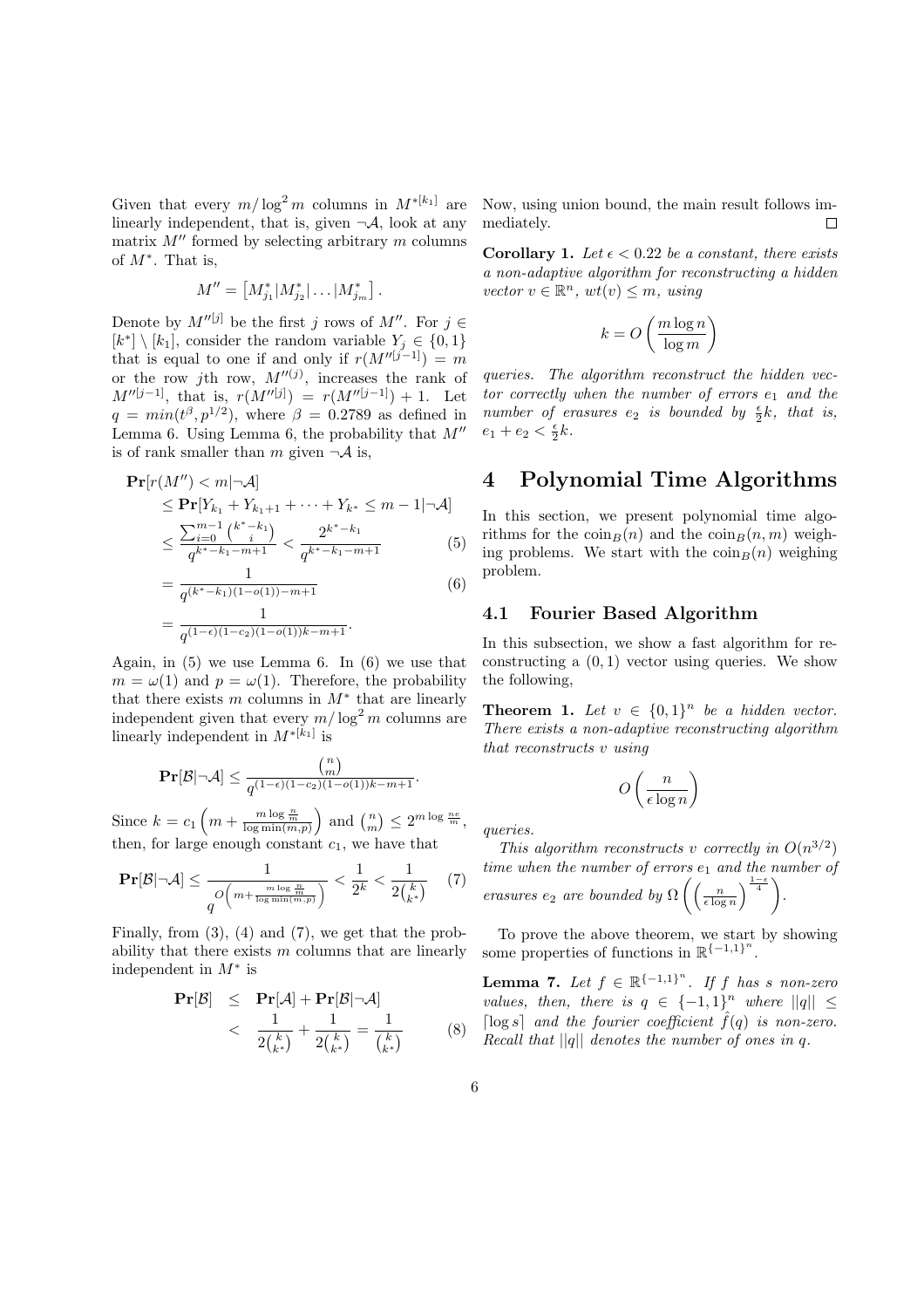Proof. Let

$$
\lambda_1 = f(a_1), \ \lambda_2 = f(a_2), \ \ldots, \lambda_s = f(a_s),
$$

be the non-zero values of f. Suppose of the contrary that for all  $q \in \{-1,1\}^n$ , where  $||q|| \leq \lceil \log s \rceil$ , we have  $\hat{f}(q) = 0$ . That is,

$$
\hat{f}(q) = E[f \cdot \chi_q]
$$
\n
$$
= \lambda_1 \chi_q(a_1) + \lambda_2 \chi_q(a_2) + \ldots + \lambda_s \chi_q(a_s) = 0.
$$
\n(9)

Since we have s vectors,  $a_1, a_2, \ldots, a_s$ , then, there is a vector  $a_\ell$  where  $\ell \in [s]$  that has  $t = \lceil \log s \rceil$  entries  $j_1, j_2, \ldots, j_t$  that uniquely identify it. That is,

$$
(a_{\ell j_1}, a_{\ell j_2}, \ldots, a_{\ell j_t}) \neq (a_{w j_1}, a_{w j_2}, \ldots, a_{w j_t}),
$$

for every  $w \in [s]$  such that  $w \neq \ell$ .

Now, let h be a function in  $\mathbb{R}^{\{-1,1\}^t}$ , where

$$
h(b) = \begin{cases} 1 & b = (a_{\ell j_1}, a_{\ell j_2}, \dots, a_{\ell j_t}) \\ 0 & \text{otherwise.} \end{cases}
$$

For a vector  $a \in \{-1,1\}^n$ , denote by  $a|_{(j_1,j_2,...,j_t)}$ , the t vector where the *i*<sup>th</sup> entry equals  $a_{j_i}$ . Denote by  $a^{(j_1,j_2,...,j_t)}$  the size *n* vector where the *i*th entry equals  $a_i$  if  $i \in \{j_1, j_2, \ldots, j_t\}$  and  $-1$  otherwise. From (9), we have that for every  $b \in \{-1,1\}^n$ ,

$$
\sum_{i=1}^s \lambda_i \chi_{b^{(j_1,j_2,...,j_t)}}(a_i)
$$

Let  $b_1, b_2, \ldots, b_{2^t}$  be all the vectors in  $\{b^{(j_1,j_2,\ldots,j_t)}|b\in$  $\{-1,1\}^n$ . We have that

$$
0 = \sum_{j=1}^{2^t} \hat{h}(b_j|_{(j_1, j_2, \ldots, j_t)}) \sum_{i=1}^s \lambda_i \chi_{b_j}(a_i)
$$
  
\n
$$
= \sum_{i=1}^s \lambda_i \sum_{j=1}^{2^t} \hat{h}(b_j|_{(j_1, j_2, \ldots, j_t)}) \chi_{b_j}(a_i)
$$
  
\n
$$
= \sum_{i=1}^s \lambda_i h(a_i|_{(j_1, j_2, \ldots, j_t)})
$$
  
\n
$$
= \lambda_{\ell}.
$$

Contradiction, since  $\lambda_{\ell}$  is a non-zero value.

**Corollary 2.** Let  $f \in \mathbb{R}^{\{-1,1\}^n}$  be a hidden function. Suppose f has at most s non-zero values. The function f can be uniquely identified given  $\hat{f}(q)$  for all  $q \in \{-1, 1\}^n$  where  $||q|| \leq \lceil \log s \rceil + 1$ .

*Proof.* Suppose of the contrary that we have  $f_1, f_2 \in$  $\mathbb{R}^{\{-1,1\}^n}$  where  $f_1$  and  $f_2$  have at most s non-zero values each and  $\tilde{f}_1(q) = \tilde{f}_2(q)$  for all  $q \in \{-1,1\}^n$ where  $||q|| \leq \lceil \log s \rceil + 1$ . Define  $f = f_1 - f_2$ . Clearly,  $f$  has at most  $2s$  non-zero values. Moreover, we have  $\hat{f}(q) = 0$  for all  $q \in \{-1,1\}^n$  where  $||q|| \leq \lceil \log s \rceil + 1$  $1 = \lfloor \log 2s \rfloor$ . By Lemma 7, this is a contradiction.  $\Box$ 

**Lemma 8.** Let  $f \in \mathbb{R}^{\{-1,1\}^n}$  be a hidden function.  $Suppose \t{f} has at most s non-zero values. There$  $\int$  is an  $O\left(s^2 n \sum_{i=0}^{2\log s+1} \binom{n}{i}\right)$ ¢ time algorithm that reconstruct f from the fourier coefficients  $\hat{f}(q)$  for all  $q \in \{-1,1\}^n$  where  $||q|| \leq 2 \lceil \log s \rceil + 1$ .

Proof. before giving the algorithm, we start by giving some notation. Given a function  $f(x_1, x_2, \ldots, x_n) \in$  $\mathbb{R}^{\{-1,1\}^n}$ , denote by  $f|_{x_{i_1}=\sigma_1, x_{i_2}=\sigma_2, ..., x_{i_r}=\sigma_r}$  the function f when fixing  $x_{i_j}$  to  $\sigma_j$  for all  $j \in [r]$ .

We start with the subroutine Find\_Non\_Zero, presented in Figure 2. This subroutine finds at least one vector  $a \in \{-1,1\}^n$  for which  $f(a) \neq 0$ .

The subroutine is recursive. Each recursive call gets a non-zero function  $f'$  of the following form

$$
f' = f|_{x_{i_1} = \sigma_1, x_{i_2} = \sigma_2, ..., x_{i_t} = \sigma_t},
$$

where  $\sigma_1, \sigma_2, \ldots, \sigma_t \in \{-1, 1\}$  and  $i_1, \ldots, i_t \in [n]$ . Here  $t$  is called the *depth* of the recursive call. We also call  $i_1, i_2, \ldots, i_t$  fixed indices, all the other indices are called free indices.

The subroutine works only if the depth of the recursive call is at most  $\lceil \log s \rceil$  (Line 1). The subroutine examines the following functions

$$
f'_{j,1} = f'|_{x_j = -1}
$$
 and  $f'_{j,2} = f'|_{x_j = 1}$ ,

for every j that is a free index (Lines 4, 5). At any depth  $t \leq \log s$  the subroutine is able to calculate the fourier coefficient  $f'_{j,1}(q)$  and  $f'_{j,2}(q)$  for every  $q \in$  $\{-1,1\}$ <sup>n</sup> such that

 $||q|| \leq 2\lceil \log s \rceil + 1 - (t+1).$ 

7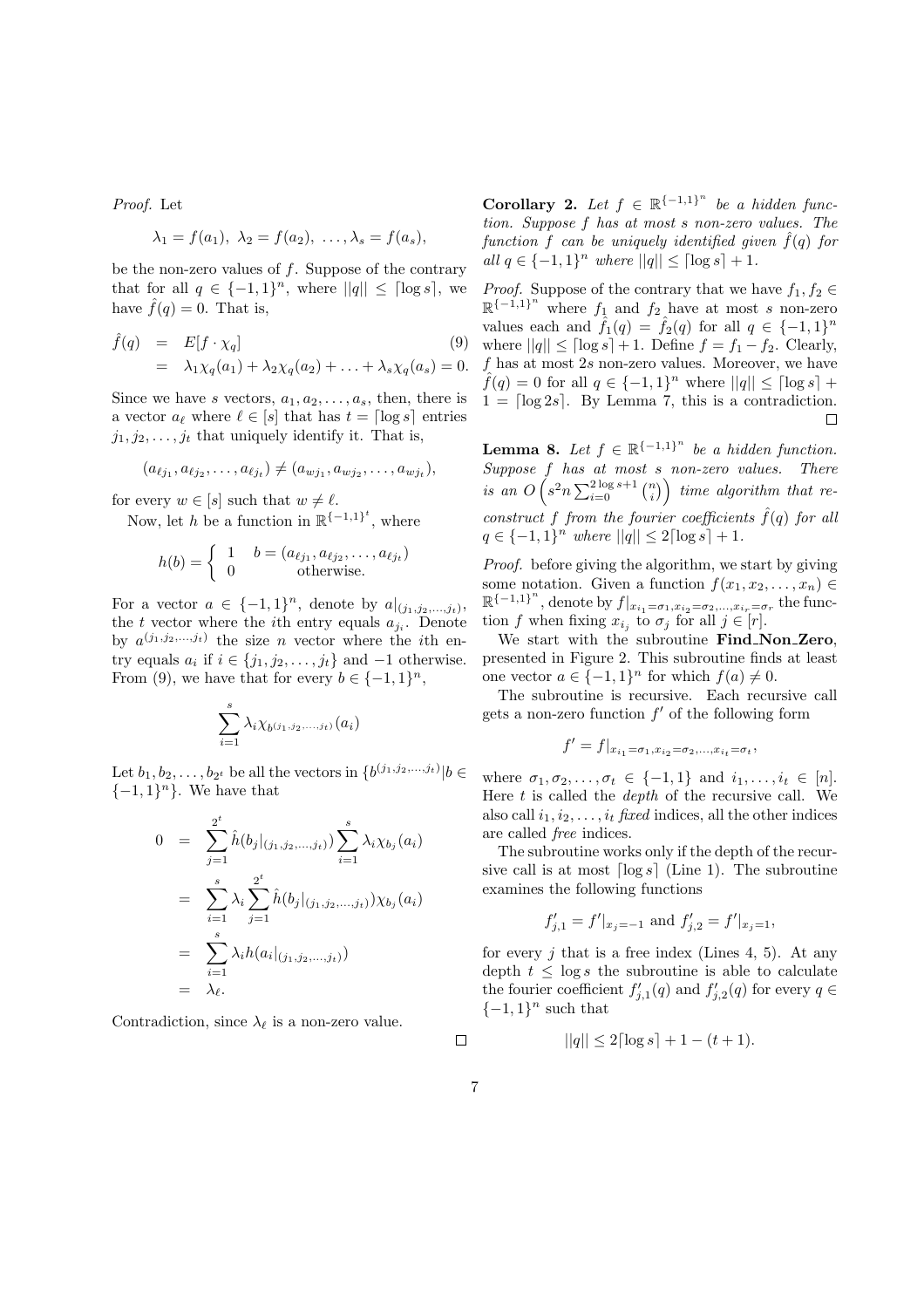Subroutine **Find\_Non\_Zero**( $f' = f|_{x_{i_1} = \sigma_1, x_{i_2} = \sigma_2, ..., x_{i_t} = \sigma_t}$ , depth) 1. If depth  $>$  [log s] return. 2.  $a \leftarrow 0^n$ . 3. For all  $j \in [n] \setminus \{i_1, i_2, \ldots, i_t\}$  do 4.  $f'_{j,1} \leftarrow f'|_{x_j=-1}.$ 5. f  $f'|_{x_j=1}.$ 6. if  $f'_{j,1} \neq 0$  and  $f'_{j,1} \neq 0$  then 7. **Find\_Non\_Zero** $(f'_{j,1} = f|_{\sigma_1, x_{i_2} = \sigma_2, ..., x_{i_t} = \sigma_t, x_j = -1}$ , depth + 1), 8. **Find Non Zero** $(f'_{j,2} = f|_{\sigma_1, x_{i_2} = \sigma_2, ..., x_{i_t} = \sigma_t, x_j = 1}$ , depth + 1). 9. Return. 10. else if  $f'_{j_1} \neq 0$  and  $f'_{j_1} = 0$  then 11.  $a_j \leftarrow -1$ . 12. else 13.  $a_j \leftarrow 1$ .  $14$  end if 15. end for. 16. For all  $j \in [t]$  do 17.  $a_{i_j} \leftarrow \sigma_j$ . 18. end for. 19. output  $(a, 2^{n-t} \hat{f}'(-1^{n-t}))$ . 20. return.

Figure 2: Subroutine for finding non-zero values.

Thus, since  $t \leq \lceil \log s \rceil$ , the subroutine is able to calculate the fourier coefficient  $f'_{j,1}(q)$  and  $f'_{j,2}(q)$  for every  $q \in \{-1,1\}^n$  where

$$
||q|| \leq \lceil \log s \rceil.
$$

Therefore, by Lemma 7, the subroutine is able to determine whether the function  $f'_{j,k}$  is the zero function or not, for every j that is a free index and  $k \in [2]$ .

The subroutine tries to find a free index  $j$  for which  $f'_{j,1}$  and  $f'_{j,2}$  are not zero (Line 6). If found, two recursive calls are made with the input  $f'_{j,1}$  and  $f'_{j,2}$ (Lines 7, 8). Otherwise, in case there is no such index j, then the function  $f'$  has only one non-zero value (recall that  $f'$  is a non-zero function). In this case, since it is known which of  $f'_{j,1}$  and  $f'_{j,2}$  is the zero function and which is not for every free index  $j$  (Lines 10-14), the subroutine knows the non-zero value of  $f'$ . It outputs a corresponding non-zero value of f (Line 19), that is, a vector  $a \in \{-1, 1\}$  for which  $f(a) \neq 0.$ 

Now, when running the subroutine Find Non Zero with  $f$  as an input, it must output at least one vector  $a \in \{-1,1\}^n$  for which  $f(a) \neq 0$ . This follows from the fact that f has at most s non-zero values.

Now, given the above subroutine and  $f$ , the algorithm is simple. It is presented in Figure 3. It runs the subroutine with  $f$  as an input. The subroutine returns vectors  $a_1, a_2, \ldots, a_r \in \{-1, 1\}^n$  such that  $f(a_i) \neq 0$  for all  $i \in [r]$ . The algorithm defines the following function

$$
h(x) = \begin{cases} f(x) & x \in \{a_1, a_2, \dots, a_r\} \\ 0 & \text{otherwise.} \end{cases}
$$

The algorithm then, runs recursively with input  $f-h$ . It does so iteratively until we are remained with the zero function.

During the running of the algorithm,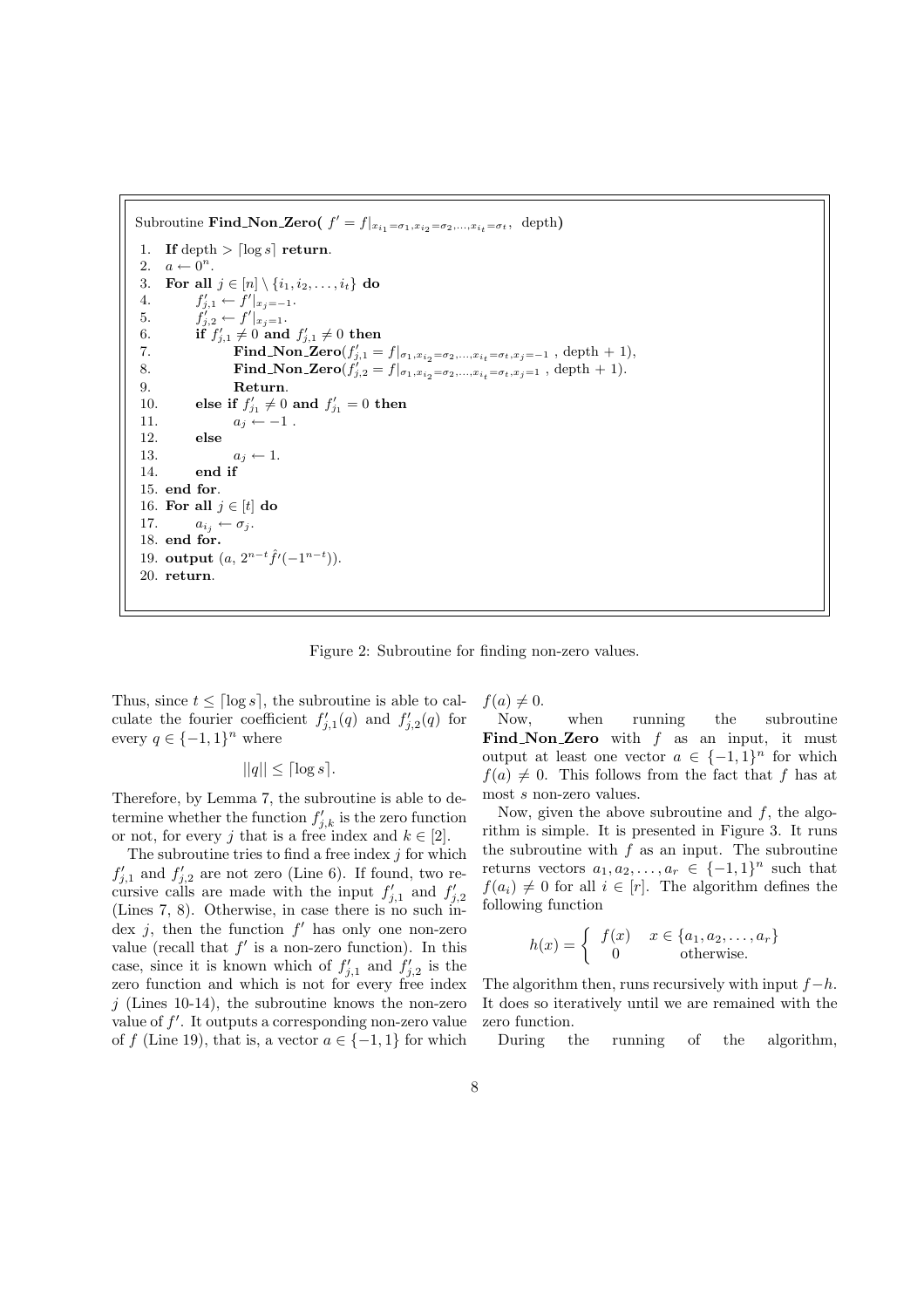Algorithm  $\textbf{Reconstruct\_using\_Fourier\_Coefficients}(f)$ 

- if  $f = 0$  return.
- 2.  $h \leftarrow 0.$  // zero function over  $\{-1,1\}^n$ .
- 3. Find Non Zero $(f)$ .
- 4. For all  $(a, f(a)) \in$  output of Find\_Non\_Zero, do
- 5.  $h(a) \leftarrow f(a)$ . 6. end for.
- 7. Reconstruct\_using\_Fourier\_Coefficients $(f h)$ .

Figure 3: Algorithm for reconstructing a function  $f$  using its fourier coefficients.

Find Non Zero reveals all non-zero values and therefore, the function  $f$  is reconstructed.

As for complexity analysis each call of Find Non Zero calculate fourier coefficients of  $f'_{j,1}$  and  $f'_{j,2}$  for every free index j. This takes at most  $\overline{a}$  $\sqrt{ }$ 

$$
O\left(n\sum_{i=0}^{2\log s+1} \binom{n}{i}\right),
$$

time. In total, the algorithm runs at most s calls: within each such call at most s recursive calls are made to Find\_Non\_Zero. Therefore, the total time complexity is

$$
O\left(s^2 n \sum_{i=0}^{2\log s+1} \binom{n}{i}\right).
$$

Now after proving the above lemmas, we are ready to prove our main result, that is, prove Theorem 1.

*Proof.* Let  $\ell$  be the smallest integer where

$$
\sum_{i=\frac{\ell}{2}}^{\ell} \epsilon i \binom{\ell}{i} \ge n
$$

Consider the matrix  $M_t$  defined in Appendix A, where  $t = \ell 2^{\ell - 1}$ . Recall that every column of this matrix corresponds to a function  $f_{a,k}$  where  $a \in \{-1,1\}^{\ell}$  and  $k \in ||a||$ . Remove All columns that correspond to functions  $f_{a,k}$  where  $||a|| \leq \ell/2$ . Also remove all columns that corresponds to functions  $f_{a,k}$ where k is less than  $\frac{(1-\epsilon)\ell}{2}$ . Denote the resulting matrix by  $M'$ . Note that the number of columns might be greater than  $n$ . If this occurs, remove arbitrary columns until we are remained with a matrix  $M'_n$ with  $n$  columns. Note that the number of rows in  $M_n$  is  $2^{\ell} = O(n/\epsilon \log n)$ . Also note that for all functions  $f_{a,k}$  that correspond to a column in  $M'_n$  we have that all fourier coefficient  $\hat{f}(q)$  where  $||q|| < \frac{(1-\epsilon)\ell}{2}$ 2 are equal to zero with the exception of  $\hat{f}(-1^{\ell})$  that is equal to  $1/2$ . Now, consider the following matrix

$$
M^* = \left(\frac{M'_n}{1^{n^{1/4} \times n}}\right).
$$

We argue that given  $r = M^*v + e$ , where  $v \in \{0,1\}^n$ ,  $e \in \mathbb{R}^n$  and  $wt(e) \leq c$  $\left(\frac{n}{\epsilon \log n}\right)$  $\int_{\frac{1-\epsilon}{4}}^{\frac{1-\epsilon}{4}}$ , one can reconstruct v in  $O(n^{3/2})$  time. Denote by e' and r' the  $2^{\ell}$ vectors that contains the first  $2^{\ell}$  entries of e and r, respectively. We have that

$$
r' = M'_n v + e'.
$$

We view r',  $M'_n v$  and e' as functions over  $\{-1,1\}^{\ell}$ just as we did with the columns of  $M'_n$ . All fourier coefficients of  $\hat{M_n}v(q)$  for all q where  $||q|| < \frac{(1-\epsilon)\ell}{2}$ 2 are equal to zero with the exception of  $\hat{M}_n^{\,\,\prime}v(-1^{\ell})$ that is equal to  $\frac{v^T1^n}{2}$  $\frac{1}{2}$ . This follows from the fact

 $\Box$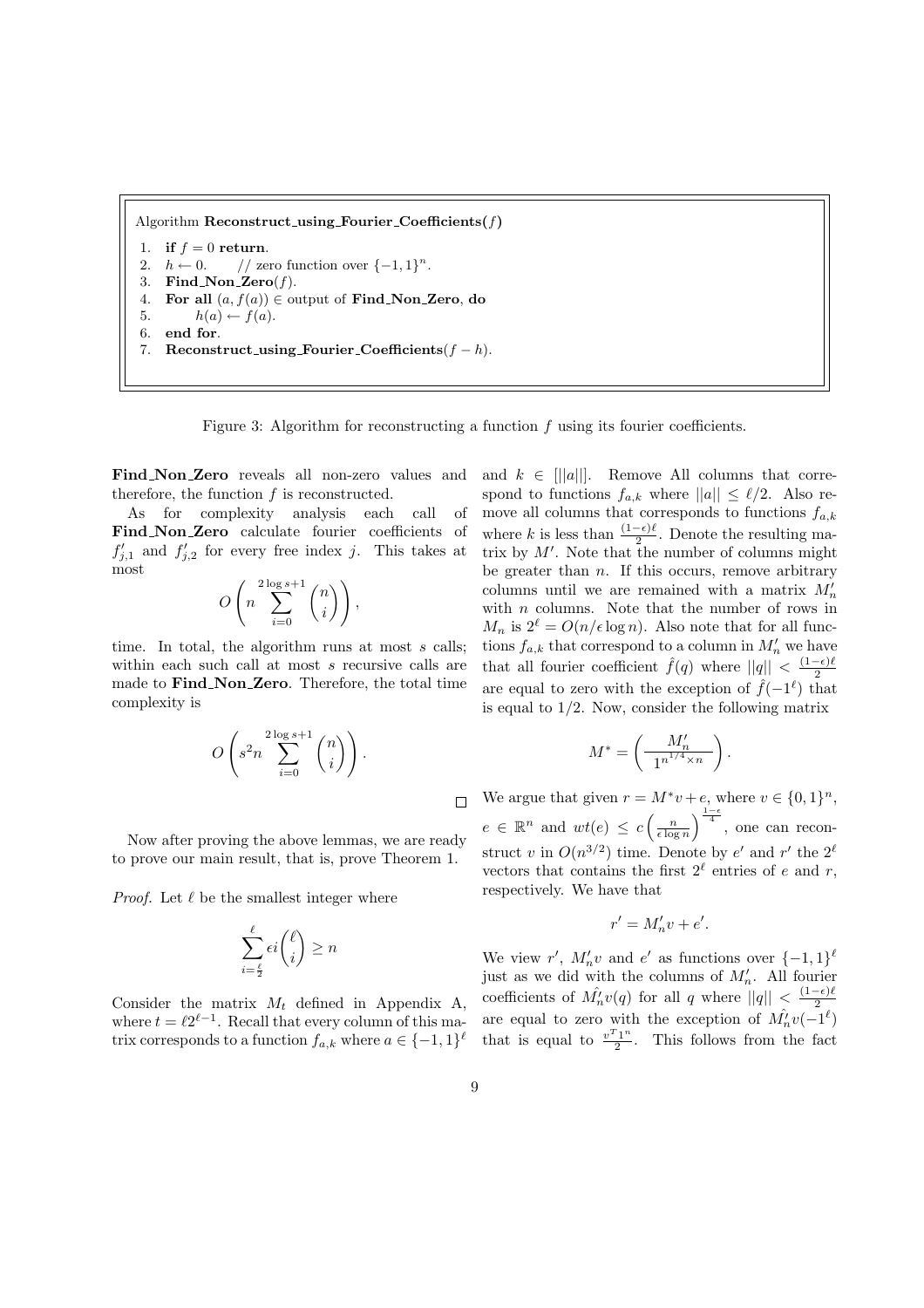that all functions  $f_{a,k}$  that correspond to a column in  $M'_n$  we have that all fourier coefficient  $\hat{f}(q)$  where  $||q|| < \frac{(1-\epsilon)\ell}{2}$  $\frac{-\epsilon}{2}$  are equal to zero with the exception of  $\hat{f}(-1^{\ell})$  that is equal to 1/2. Given that  $wt(e) \leq$ c  $\left(\frac{n}{\epsilon \log n}\right)$  $\int_{\frac{1-\epsilon}{4}}^{\frac{1-\epsilon}{4}}$ , where  $c < 1/2$  is a constant, then a majority vote over the last  $n^{1/4}$  entries of r determines  $v^T1^n$ . Thus, using the value  $v^T1^n$  and all the above, we get that one can find all the fourier coefficients  $\hat{e'}(q)$  for all q where  $||q|| < \frac{(1-\epsilon)\ell}{2}$  $\frac{-\epsilon}{2}$  by finding the fourier coefficients  $\hat{r}'(q)$  for all q where  $||q|| < \frac{(1-\epsilon)\ell}{2}$  $rac{-\epsilon}{2}$ . Now, since  $wt(e') \leq c$  $\left(\frac{n}{\epsilon \log n}\right)$  $\int_{\frac{1-\epsilon}{4}}^{\frac{1-\epsilon}{4}}$ , by Lemma 8, we are able in  $O(n^{3/2})$  time to reconstruct e' using the Fourier coefficients  $\hat{e'}(q)$  for all q where  $||q|| < \frac{(1-\epsilon)\ell}{2}$  $rac{-\epsilon}{2}$ . This follows from the fact that

$$
2^{\frac{(1-\epsilon)\ell}{4}-1}=O\left(\frac{n}{\epsilon\log n}\right)^{\frac{1-\epsilon}{4}}
$$

In other words, we are able to find

$$
M'_n v = r' - e'.
$$

Finally, note that  $M'_n$  is a matrix formed by selecting columns from  $M_t$ . Therefore, using the reconstructing algorithm in [5], we are able to reconstruct the hidden vector v.  $\Box$ 

## 4.2 Reconstructing (0,1)-vectors with Heavy Noise

The algorithm in the above subsection, although fast, it cannot handle large amount of errors. In this subsection, we show that one can compromise the running time to handle more errors and erasures. To do so, we rely on tools from coding theory. We show the following,

**Theorem 2.** Let  $v \in \{0,1\}^n$  be a hidden vector. There exists a non-adaptive polynomial time reconstructing algorithm that reconstructs v using

$$
k = O\left(\frac{n}{\epsilon \log n}\right)
$$

queries. This algorithm reconstructs v correctly when the number of incorrect answers  $e_1$  and the number of unknown answers  $e_2$  are bounded by  $\Omega(n^{1-\epsilon})$ . Moreover, denote by  $(q_1, q_2, \ldots, q_k)$  the vector of answers, that is,  $q_i$  equals the answer to the ith query, for  $i \in [k]$ . If the errors/erasures are consecutive, then, the algorithm works correctly even if their number is  $\Omega(\frac{n}{\epsilon \log n}).$ 

Proof. To prove this theorem, we give a search matrix for the problem. That is, we build a matrix  $B$  such that given  $Bv + e$ , where  $v \in \{0,1\}^n$  and e is any nvector with Hamming weight smaller than  $n^{1-\epsilon}$ , one can reconstruct v in polynomial time.

We start by proving the following lemma.

**Lemma 9.** Let C be a linear code  $[p, k, d]$  over  $\mathbb{Z}_2$ with the generating matrix  $G$ . Let  $\mathcal D$  be a polynomial time decoding algorithm for  $C$ . Suppose  $D$  is able to decode correctly in the presence of  $d' \leq \frac{d-1}{2}$  errors. Let  $\bar{G} \in \mathbb{Z}^{k \times p}$  be equal to G. Given  $\bar{G}^T w + e$ , where  $w \in \mathbb{N}_0^k$  and  $e \in \mathbb{Z}^p$  is any p-vector such that  $wt(e)$ d 0 , one can reconstruct w in polynomial time in p.

Proof. Let

$$
b = \bar{G}^T w + e.
$$

Let  $w_{i,s} w_{i,s-1} \ldots w_{i,1}$  denote the binary representation of  $w_i$  for  $i \in [n]$ . Let  $b_{i,t}$ ,  $b_{i,t-1}$ ...,  $b_{i,1}$  denote the binary representation of  $b_i$  for  $i \in [k]$ . That is,

$$
b = \left(\begin{array}{c}b_{1,t} \dots b_{1,1} \\ b_{2,t} \dots b_{2,1} \\ \vdots \\ b_{k,t} \dots b_{p,1}\end{array}\right) \text{ and } w = \left(\begin{array}{c}w_{1,s} \dots w_{1,1} \\ w_{2,s} \dots w_{2,1} \\ \vdots \\ w_{k,s} \dots w_{k,1}\end{array}\right).
$$

Denote by  $w^{\{j\}}$  (for  $j \in [s]$ ) and by  $b^{\{\ell\}}$  (for  $\ell \in [t]$ ) the vectors

$$
\left(\begin{array}{c}w_{1,j} \\ w_{2,j} \\ \vdots \\ w_{k,j}\end{array}\right) \text{ and } \left(\begin{array}{c}b_{1,\ell} \\ b_{2,\ell} \\ \vdots \\ b_{p,\ell}\end{array}\right),
$$

respectively. Note that  $b^{\{1\}} = b \mod 2$  and  $\overline{G}^T w^{\{1\}} = \overline{G}^T w \mod 2$ . Thus,

$$
b^{\{1\}} = \bar{G}^T w^{\{1\}} \mod 2.
$$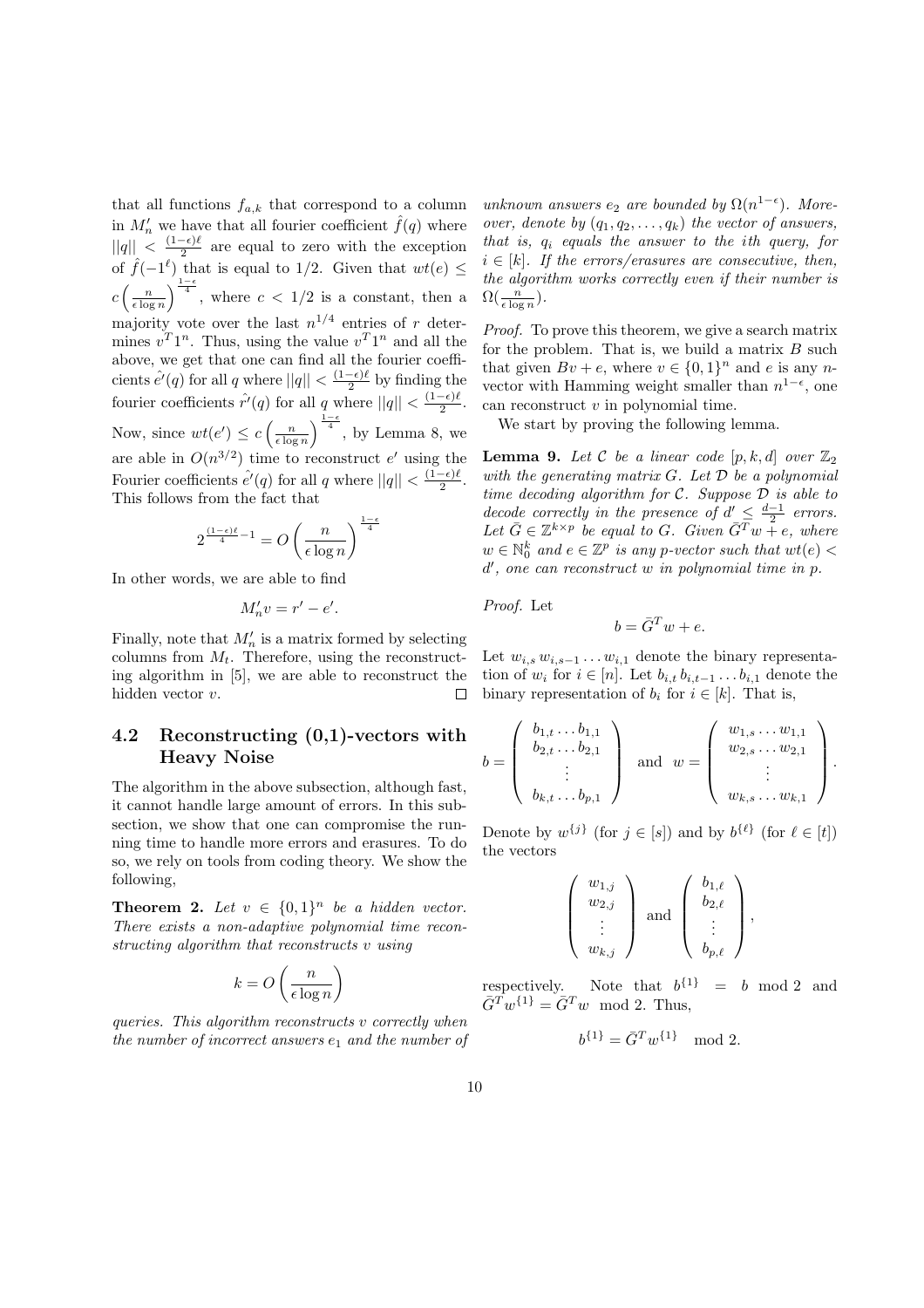That is, we have that  $\mathcal{D}(b^{\{1\}}) = w^{\{1\}}$ . Now, using  $\mathcal{C}$ 's decoding algorithm  $\mathcal{D}$ , and the fact that

$$
\mathcal{D}(b^{\{1\}}) = w^{\{1\}},
$$

the algorithm can reconstruct  $w^{\{1\}}$  simply by decoding  $b^{\{1\}}$ . Now, after finding  $w^{\{1\}}$ , the algorithm calculates  $G^Tw^{\{1\}}$ . The algorithm calculates

$$
b' = \bar{G}^T(w - w^{\{1\}}) + e.
$$

It divides every entry in the vector  $b'$  by 2 and continue recursively to reconstruct  $w^{\{2\}}$ . This completes the proof.  $\Box$ 

Now, recall the matrix  $M_{n^{\epsilon}}$  defined in Appendix A. This matrix is of size

$$
\frac{2n^{\epsilon}}{\epsilon \log n} \times n^{\epsilon}.
$$

In the following, we abbreviate  $M_{n^{\epsilon}}$  to  $M.$  Let  $\mathcal C$ be any linear code  $[c_1n^{1-\epsilon}, n^{1-\epsilon}, c_2n^{1-\epsilon}]$  over  $\mathbb{Z}_2$  with generating matrix G and polynomial time decoding algorithm D. Concatenated codes are an example to such code. Let,

$$
B = G^T \otimes M
$$
  
= 
$$
\begin{pmatrix} g_{1,1}M & g_{2,1}M & \cdots & g_{n1-\epsilon,1}M \\ g_{1,2}M & g_{2,2}M & \cdots & g_{n1-\epsilon,2}M \\ \vdots & \vdots & \ddots & \vdots \\ g_{1,c_1n1-\epsilon}M & g_{2,c_1n1-\epsilon}M & \cdots & g_{n1-\epsilon,c_1n1-\epsilon}M \end{pmatrix}.
$$

The matrix B is of size  $n/(\epsilon \log n) \times n$ . We argue that given  $Bv + e$ , where  $e \in \mathbb{Z}^n$  and  $wt(e) \leq c_3 n^{1-\epsilon}$ , one can reconstruct  $v$  in polynomial time.

Divide v into size  $n^{\epsilon}$  blocks

$$
v = \begin{pmatrix} \frac{v_1}{v_2} \\ \frac{\cdot}{\cdot} \\ \frac{\cdot}{v_{n^{1-\epsilon}}} \end{pmatrix}
$$

.

 $\mathbb{R}^2$ 

Our goal is to reconstruct the vectors

$$
Mv_1, Mv_2, \ldots, Mv_{n^{1-\epsilon}}.
$$

Then, using the algorithm in [5], we reconstruct the vectors  $v_1, v_2, \ldots, v_{n^{1-\epsilon}}$  and therefore, reconstruct v.

Denote by  $p$  the number of rows in  $M$ , that is,  $p = \frac{2n^{\epsilon}}{\epsilon \log n}$  $\frac{2n^{\epsilon}}{\epsilon \log n}$ . Denote by  $x^{(i)}$  the vector

$$
((Mv_1)_i, (Mv_2)_i, \ldots, (Mv_{n^{1-\epsilon}})_i),
$$

for  $i \in [p]$ . Denote by  $y^{(i)}$ , for  $i \in [p]$ , the vector

$$
((Bv)_i, (Bv)_{i+p}, (Bv)_{i+2p}, \ldots, (Bv)_{i+(c_1n^{1-\epsilon}-1)p}).
$$

Note that,

$$
y^{(i)} = G^T x^{(i)}.
$$

By Lemma 9, we are able to reconstruct  $x^{(i)}$  from  $y^{(i)} + e^{(i)}$  where  $e^{(i)}$  is any vector in  $\mathbb{Z}^{c_1 n^{1-\epsilon}}$  with Hamming weight bounded by  $(c_2n^{1-\epsilon}-1)/2$ . Therefore, by applying  $p$  times the reconstructing algorithm in Lemma 9, we are able from  $Bv + e$  to reconstruct all  $x^{(i)}$ 's. This completes the proof.  $\Box$ 

### 4.3 Reconstructing Bounded Weight Vector with Noise

In this subsection, we show an algorithm for reconstructing a  $(0,1)$  vector with at most m non-zero entries in the presence of noise. That is, we prove Theorem 3.

Theorem 3. There is a polynomial time algorithm for reconstructing any hidden vector  $v \in \{0,1\}^n$  that uses  $\overline{a}$  $\mathbf{r}$ 

$$
O\left(\frac{m\log n}{\epsilon\log m}\right)
$$

queries, where m is the number of non-zeros in v. This algorithm reconstructs  $v$  correctly even in the present of  $O(m^{1-\epsilon})$  errors or erasures.

To prove the above theorem, we start by extending the result from previous subsection. We give an algorithm for reconstructing any hidden positive integer vector in the presence of noise. We prove the following.

**Theorem 10.** Let  $v \in [d_1]_0 \times [d_2]_0 \times \cdots \times [d_n]_0$  be a hidden vector, where  $d_1, \ldots, d_n$  are positive integers and  $[d_i]_0 = [d_i] \cup \{0\}$ . There exists a non-adaptive algorithm that reconstructs  $v$  using  $k$  queries, where

$$
k = O\left(\frac{n \log\left(\frac{\sum_i d_i}{n} + \frac{\max_i d_i}{n^{\epsilon}}\right)}{\epsilon \log n}\right)
$$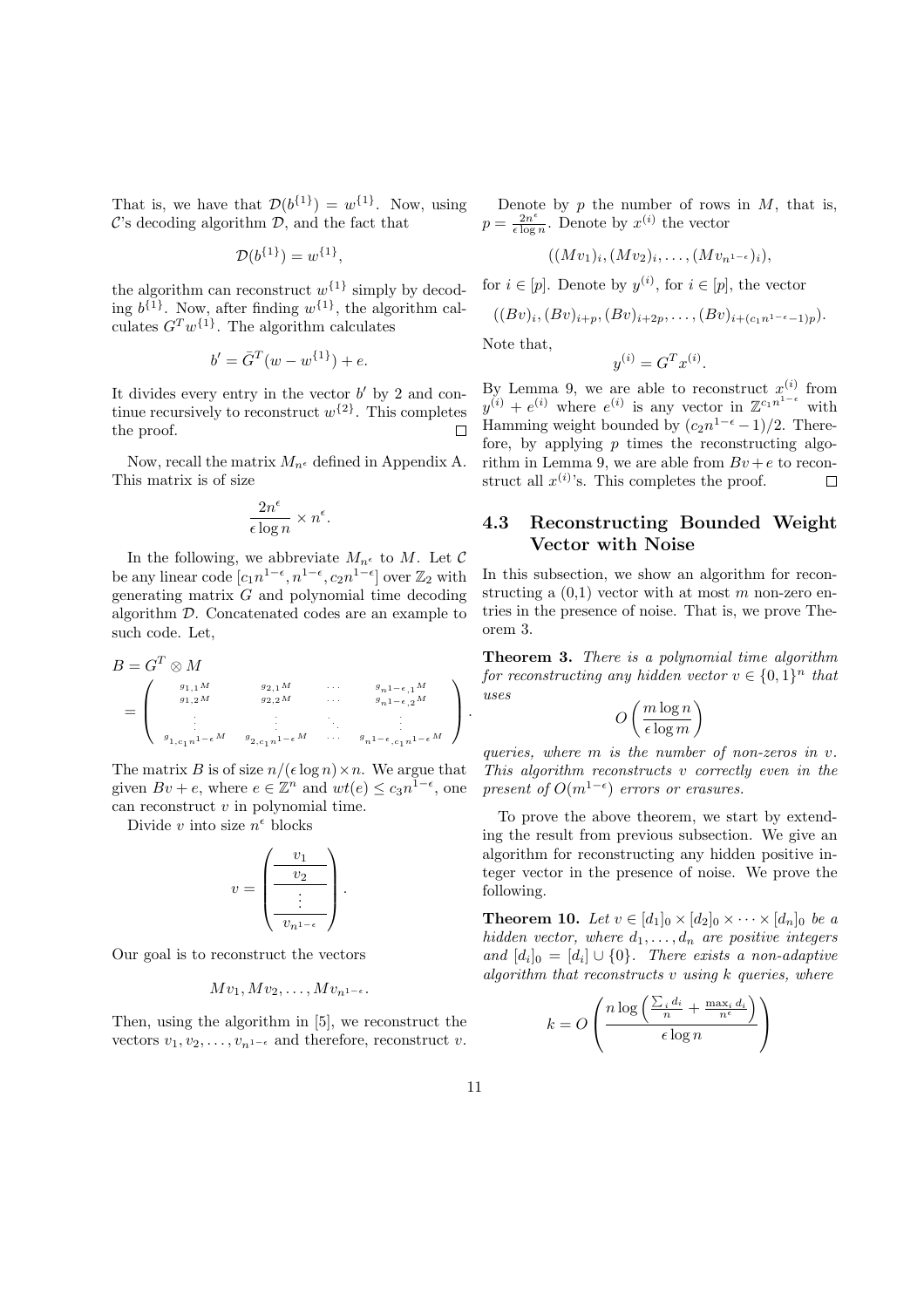This algorithm reconstructs v correctly when the number of errors  $e_1$  and the number of erasures  $e_2$ are bounded by  $\Omega(n^{1-\epsilon})$ . Moreover, if the errors are consecutive the algorithm works correctly even if  $e_1 \leq \Omega(\frac{n}{\epsilon \log n}).$ 

Proof. We make use of the search matrices from [5]. As mentioned in Appendix A (Lemma 11), these matrices are used to reconstruct vectors  $v \in [d_1]_0 \times$  $[d_2]_0 \times \cdots \times [d_n]_0$  without the presence of noise, where the  $d_i$ 's are positive integers. The number of rows  $k$ in such matrix is bounded by

$$
k(\log k - 4) \le 2n \log \frac{\sum_i d_i}{n}.
$$

We now show how to use these matrices to build a search matrix for the problem with noise.

Assume w.l.o.g that  $d_1 \geq d_2 \geq \ldots \geq d_n$ . We divide our reconstruction problem (reconstructing  $v$ ) into smaller vector reconstruction problems as follows: For  $i \in [n^{1-\epsilon}]$ , denote by  $M_i$  the search matrix defined in  $[5]$  for reconstructing the vector  $<sup>1</sup>$ </sup>

$$
u_i = (v_i, v_{i+n^{1-\epsilon}}, v_{i+2n^{1-\epsilon}}, \dots, v_{i+n-n^{1-\epsilon}})
$$
  
\n
$$
\in [d_i]_0 \times [d_{i+n^{1-\epsilon}}]_0 \times \dots \times [d_{i+n-n^{1-\epsilon}}]_0.
$$

Since we assumed that  $d_1 \geq d_2 \geq \ldots \geq d_n$ , we know that the matrix  $M_1$  has the maximal number of rows. We add zero rows to  $M_2, \ldots, M_{n^{1-\epsilon}}$  so that all the matrices  $M_i$  have the same number of rows. Now, let C be any linear code  $[c_1n^{1-\epsilon}, n^{1-\epsilon}, c_2n^{1-\epsilon}]$  over  $\mathbb{Z}_2$  with generating matrix  $G = (g_{ij})$  and polynomial time decoding algorithm D. Consider the matrix

$$
B=\left(\begin{array}{cccc}g_{1,1}M_1&\dots&g_{n^{1-\epsilon},1}M_{n^{1-\epsilon}}\\ g_{1,2}M_1&\dots&g_{n^{1-\epsilon},2}M_{n^{1-\epsilon}}\\ \vdots&\ddots&\vdots\\ g_{1,c_1n^{1-\epsilon}}M_1&\dots&g_{n^{1-\epsilon},c_1n^{1-\epsilon}}M_{n^{1-\epsilon}}\end{array}\right).
$$

We argue that  $BP$  is a search matrix for our problem, where  $P$  is a permutation matrix that reorder  $v$  so that the vector  $P v$  equals the vector

$$
Pv = (u_1|u_2|\dots|u_{n^{1-\epsilon}})^T.
$$

Denote by  $k_1$  the number of rows in  $M_1$ . Denote by  $x_i$  the vector

$$
((M_1u_1)_i,(M_2u_2)_i,\ldots,(M_{n^{1-\epsilon}}u_{n^{1-\epsilon}})_i),
$$

for  $i \in [k_1]$ . Denote by  $y_i$  the vector  $((BPv)_i, (BPv)_{i+k_1}, \ldots, (BPv)_{i+(c_1n^{1-\epsilon}-1)k_1})$ for  $i \in [k_1]$ . Note that

$$
y_i = G^T x_i.
$$

Therefore, using Lemma 9, we are able to reconstruct every  $x_i$ . Once the vectors  $M_i u_i$  are known, we are able to reconstruct  $u_i$  for every i, that is, reconstruct the hidden vector v.

As for the query complexity, the number of rows in  $B$  is equal to the number of rows in  $M_1$  times the number of rows in  $G<sup>T</sup>$ . The number of rows in  $M_1, k_1$ , is bounded by

$$
k_1(\log k_1 - 4) \le 2n^{\epsilon} \log \frac{d_1 + d_{1+n^{1-\epsilon}} + \dots + d_{n-n^{1-\epsilon}+1}}{n^{\epsilon}}.
$$

Now, we have

$$
\frac{d_1 + d_{1+n^{1-\epsilon}} + \dots + d_{n-n^{1-\epsilon}+1}}{n^{\epsilon}}
$$
\n
$$
= \frac{n^{1-\epsilon}(d_1 + d_{1+n^{1-\epsilon}} + \dots + d_{n-n^{1-\epsilon}+1})}{n}
$$
\n
$$
\leq \frac{d_1 n^{1-\epsilon} + \sum_{i=1}^n d_i}{n}
$$
\n
$$
= \frac{\sum_{i=1}^n d_i}{n} + \frac{d_1}{n^{\epsilon}}
$$

Summing all the above, we get that the number of rows  $k$  is bounded by

$$
k = O\left(\frac{n\log\left(\frac{\sum_i d_i}{n} + \frac{d_1}{n^{\epsilon}}\right)}{\epsilon \log n}\right)
$$

 $\Box$ 

This completes the proof.

**Corollary 3.** Let  $v \in [d_1]_0 \times [d_2]_0 \times \cdots \times [d_{n'}]_0$  be a hidden vector, where  $d_1, \ldots, d_{n'}$  are positive integers and  $n' \leq n$ . Suppose  $\max_i d_i \leq n^{\epsilon}$ . There exists a non-adaptive algorithm that reconstructs  $v$  using  $k$ queries, where

$$
k = O\left(\frac{n}{\epsilon \log n} \log \left(\frac{\sum_i d_i}{n}\right)\right).
$$

<sup>&</sup>lt;sup>1</sup> note that we abuse notation here. The matrices  $M_i$  are not the ones constructed in Appendix A, they are only mentioned in the appendix in Lemma 11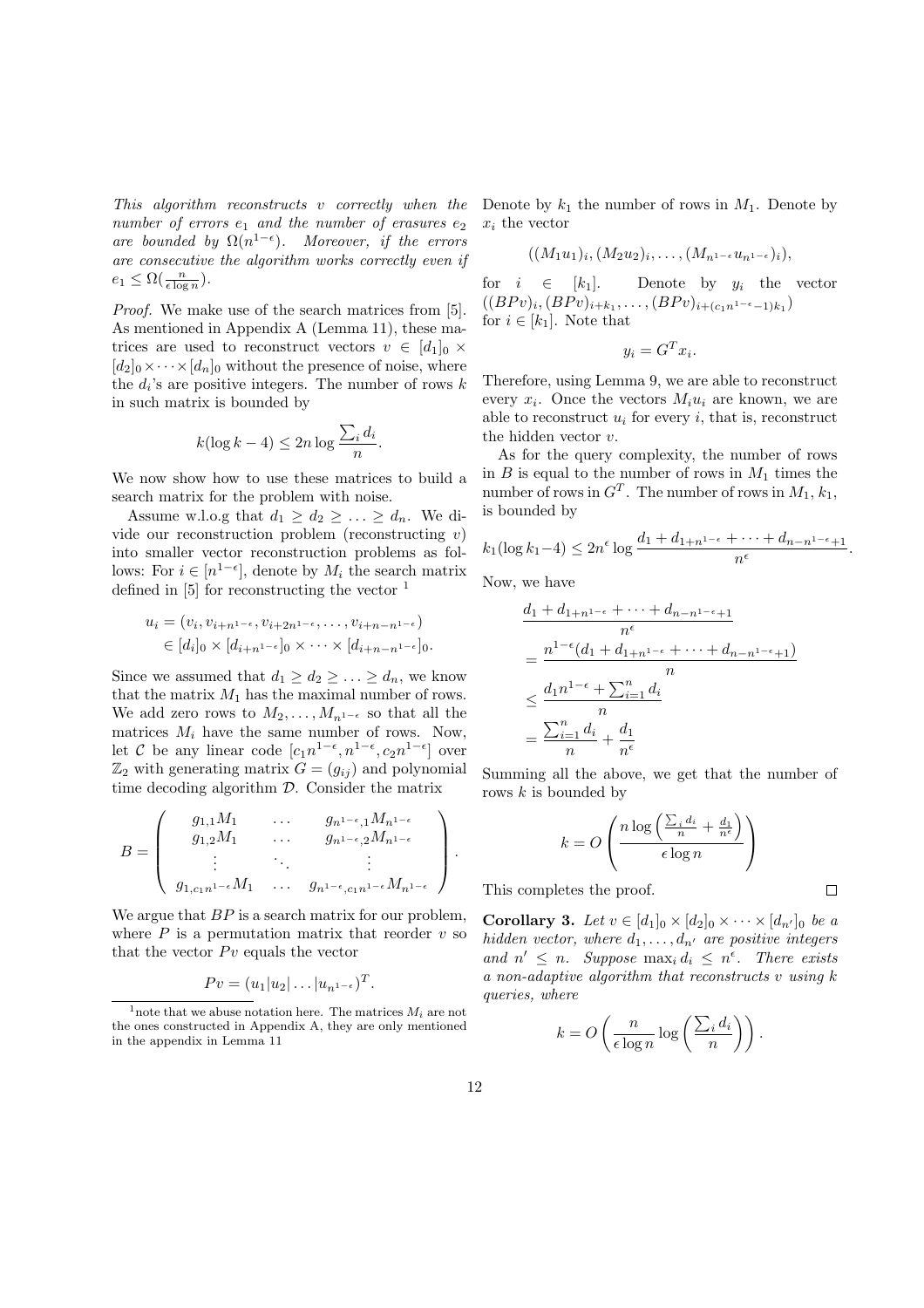number of errors  $e_1$  and the number of erasures  $e_2$  lary 3 to reconstruct the hidden vector are bounded by  $\Omega(n^{1-\epsilon})$ .

We are now ready to prove our main result, that is, Theorem 3.

Proof. The algorithm we present contains two stages. In the first stage, the algorithm's goal is to divide the set of entries in v into disjoint sets  $S_1, S_2, \ldots, S_t$ where the sum of the entries in each set  $S_i$  is bounded from above by  $m^{\epsilon/2}$ .

For any k, let  $\mathcal{C}_k$ , be any linear  $[p, k, d]$  code over  $\mathbb{Z}_2$ , where  $k/p$  and  $d/p$  are  $\Omega(1)$ . Let  $G_k$  be its generating matrix and  $D$  be its polynomial time decoding algorithm.

Let  $S = S_1, S_2, \ldots, S_t$  be disjoint sets, where  $S_i \subseteq$ [n]. We denote by  $u^S$  the *t*-vector for which

$$
u_i^S = \sum_{j \in S_i} v_j.
$$

The algorithm's first stage is presented in Figure 4

The first stage uses the divide and conquer approach, it finds a set  $H = \{S_1, S_2, \ldots, S_t\}$ , where for every *i*, we have  $S_i \subseteq [n]$ ,  $0 < \sum_{j \in S_i} v_j \leq m^{\epsilon/2}$ for every *i*, we have  $S_i \subseteq [n]$ ,  $0 < \sum_{j \in S_i} v_j \le m^{r-1}$ <br>and the sets in H are disjoint. Also, the set  $\bigcup_{S_i \in H} S_i$ contains all non-zero entries in  $v$ .

The first stage is iterative. At the beginning of each iteration, we have disjoint sets  $S_1, S_2, \ldots, S_t \subseteq [n],$ where the sum of the entries in each set is at least  $m^{\epsilon/2}$ . The algorithm divides each set  $S_i$  into equal size sets. It continue dividing those sets until we have more than  $m^{1-\epsilon/2}$  sets. Then, using Lemma 9, it finds the sum of the entries in each new set. The algorithm throws all new sets for which the sum of the entries is zero. Sets for which the sum of the entries is between "1" and  $m^{\epsilon/2}$  are added to the output. Finally, all the other sets remain or advance to the next iteration.

The second stage is also iterative. It continues to use the divide and conquer approach. For  $S_i \subseteq [n]$ , denote by  $X(S_i)$  the sum of entries  $\sum_{j \in S} v_j$ . At each iteration, the algorithm have sets  $S_1, \check{S}_2, \ldots, S_t$  of indices. The algorithm knows  $X(S_i)$  for every set  $S_i$ . The algorithm divides each set  $S_i$  into two equal size

This algorithm reconstructs v correctly when the sets (up to  $\pm 1$ ),  $S_{i,1}$ ,  $S_{i_2}$ . The algorithm uses Corol-

$$
(X(S_{1,1}), X(S_{2,1}), \dots, X(S_{t,1}))
$$
  
\n
$$
\in [X(S_1)]_0 \times [X(S_2)]_0 \times \dots \times [X(S_t)]_0
$$

It throw all set  $S_{i,j}$  for which  $X(S_{i,j})$  equal zero and advanced to the next iteration. After at most  $\log n$ iteration, the algorithm knows the all the non-zero entries in the hidden vector v.

As for complexity analysis, the algorithm's first stage asks at most

$$
O(m^{1-\epsilon/2})\log\frac{n}{m^{\epsilon/2}}
$$

queries. In the second stage the algorithm asks, each iteration (each time it applies Corollary 3) asks

$$
O\left(\frac{m}{\epsilon \log m}\right)
$$

queries. Since we have at most  $\log n$  iteration in the second stage, our total query complexity is

$$
O\left(\frac{m\log n}{\epsilon\log m}\right)
$$

 $\Box$ 

This completes the proof.

## References

- [1] M. Aigner. Combinatorial Search. John Wiley and Sons, 1988.
- [2] N. Alon and V. Asodi. Learning a Hidden Subgraph. SIAM J. Discrete Math, 18, 4, 697–712, 2005.
- [3] E. Biglieri and L. Györfi. Multiple Access Channels Theory and Practice Volume 10 NATO Security through Science Series - D: Information and Communication Security, April 2007.
- [4] L. Bruneau and F. Germinet. On the singularity of random matrices with independent entries Proc. Amer. Math. Soc. 137 (2009), 787-792.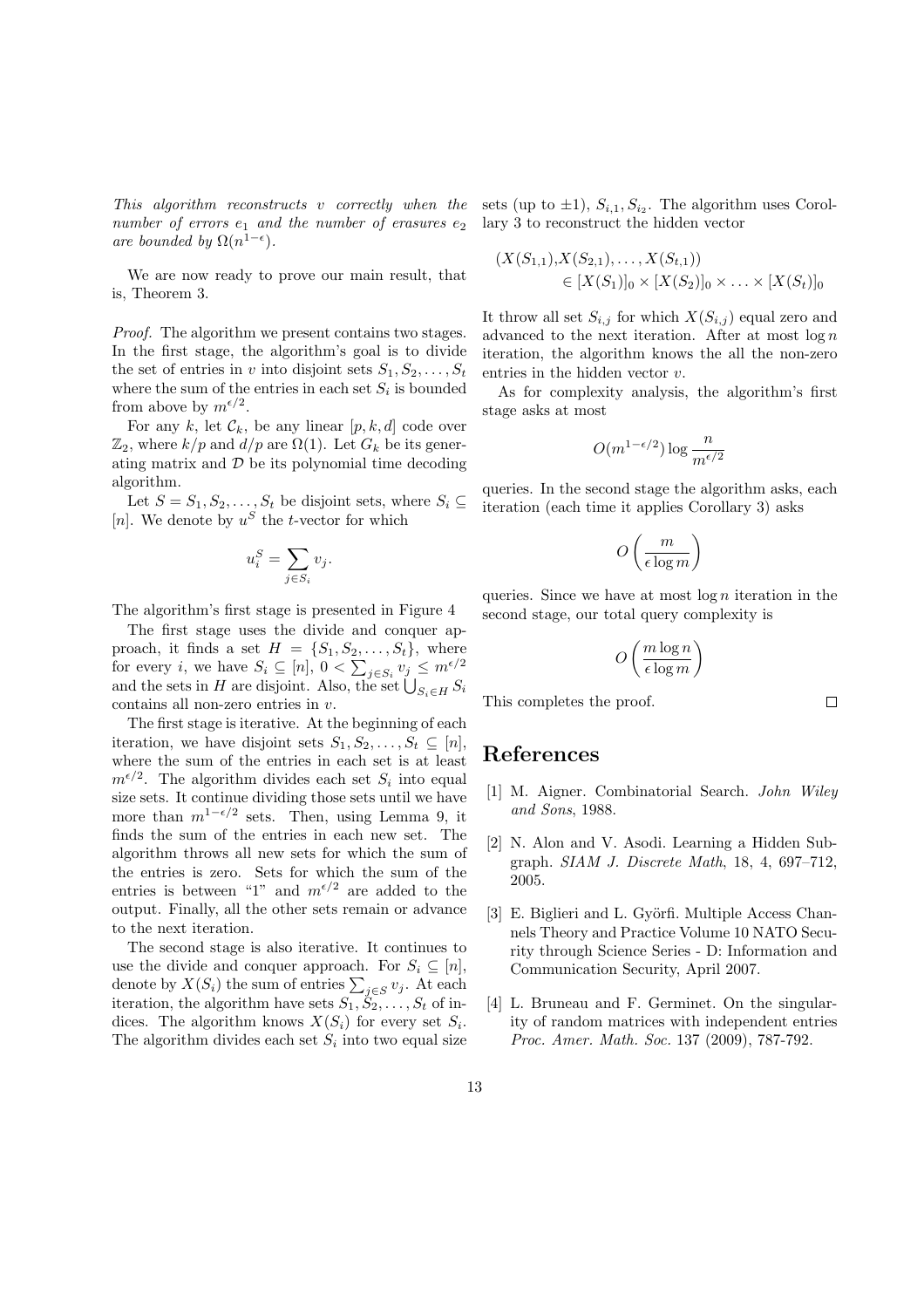#### Algorithm's first stage

1.  $S \leftarrow \{ [n] \}$ 2.  $H \leftarrow \emptyset$ . 3. while  $(|S| < m^{1-\epsilon/2})$ 4. Split every  $S_i \in S$  into two equal (up to  $\pm 1$ ) sets. 6. End while 7. Find (by asking queries)  $G_{|S|}^T u^S$ . 8. Use Lemma 9 to reconstruct  $u^S$ . 9. For every  $S_i \in S$  for which  $u_i^S = \sum$  $_{j\in S_i} v_j \leq m^{\epsilon/2}.$ 10. Remove  $S_i$  from  $S$ . 11. **if**  $(u_i^S > 0)$  then add  $S_i$  to H. 12. End for 13. if  $(|S| = 0)$  then finish else Goto 3.

Figure 4: Reconstructing with noise. Algorithm's first stage.

- [5] N. H. Bshouty. Optimal Algorithms for the Coin Weighing Problem with a Spring Scale. Conference on Learning Theory, 2009.
- [6] N. H. Bshouty and H. Mazzawi. On Parity Check  $(0, 1)$ -Matrix over  $\mathbb{Z}_p$ . SODA, 2011.
- [7] N. H. Bshouty and H. Mazzawi. Toward a Deterministic Polynomial Time Algorithm with Optimal Additive Query Complexity. MFCS, 2010.
- [8] D. Cantor. Determining a set from the cardinalities of its intersections with other sets, Canadian Journal of Mathematics, V. 16, 94–97, 1962.
- [9] J. Cheng, K. Kamoi and Y. Watanabe. User Identification by Signature Code for Noisy Multiple-Access Adder Channel. ISIT, 2006.
- [10] D. Cantor, W. Mills. Determining a Subset from Certain Combinatorial Properties. Canad. J. Math. V. 18, 42–48, 1966.
- [11] S.C. Chang and E.J. Weldon. Coding for T-user multiple access channels. IEEE Transactions on Information Theory, 25(6), 684–691, 1979.
- [12] J. Cheng and Y. Watanabe. A Multiuser k-Ary Code for the Noisy Multiple-Access Adder Channel. IEEE Transactions on Information Theory, vol 47, 6, 2001.
- [13] J. Cheng and Y. Watanabe. Affine Code for T-User Noisy Multiple Access Adder Channel. IEICE Trans. Fundamentals, vol. E83-A, no. 3, 2000.
- [14] S. Choi, J. Han Kim. Optimal Query Complexity Bounds for Finding Graphs. STOC, 749–758, 2008.
- [15] J. Cheng, K. Kamoi and Y. Watanabe. User Identification by Signature Code for Noisy Multiple-Access Adder Channel. IEEE International Symposium on Information Theory, 1974– 1977, 2006.
- [16] D. Du and F. K. Hwang. Combinatorial group testing and its application, Volume 3 of Series on applied mathematics. World Science, 1993.
- [17] D. Danev, B. Laczay and M. Ruszinkó. Multiple Access Adder Channel. Multiple Access Channels - Theory and Practice, IOS Press, 26–53, 2007.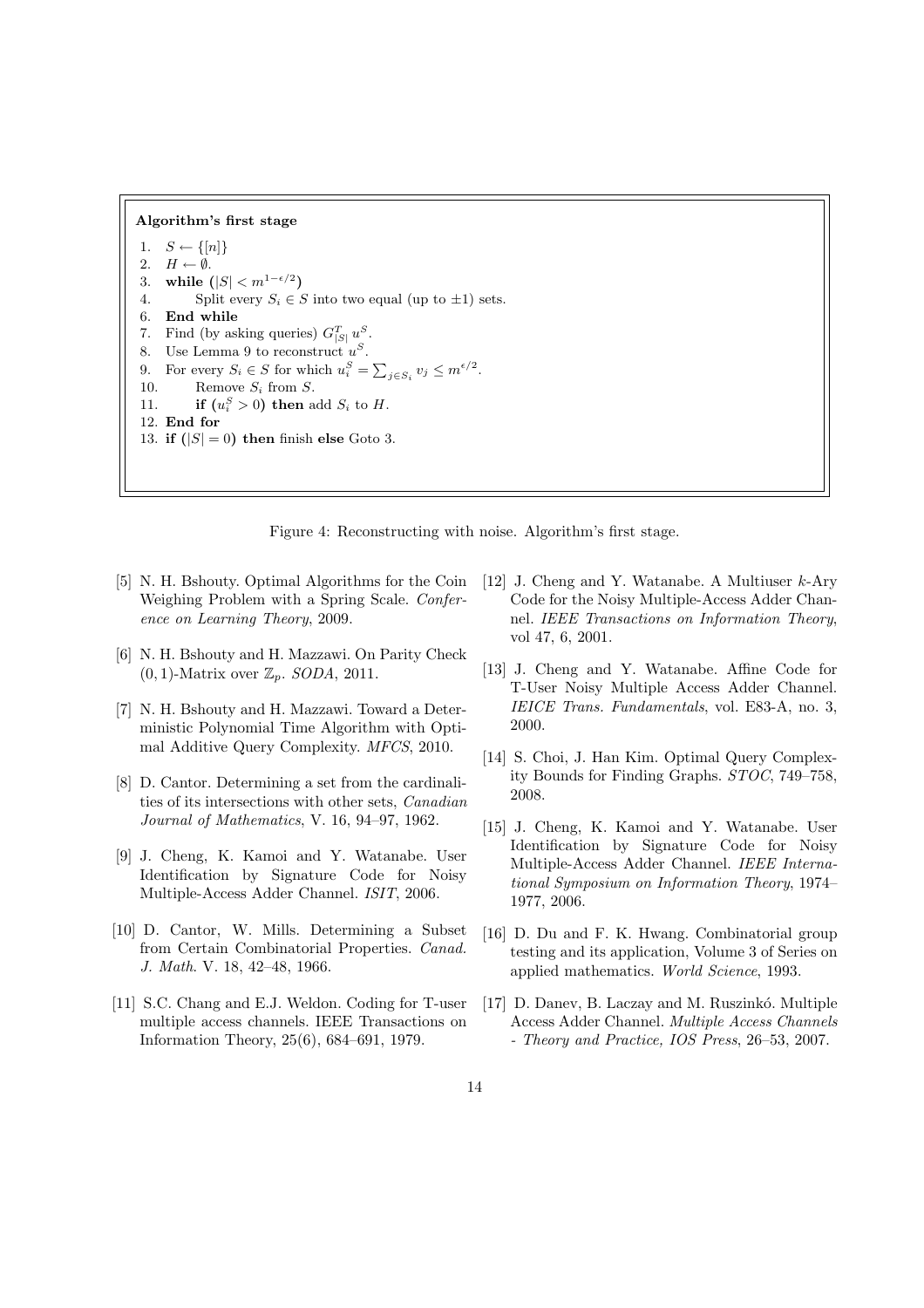- [18] Erdös and A. Rényi. On two problems of information theory. Publ. Math. Inst. Hung. Acad. Sci. V. 8, 241–254, 1963.
- [19] V. Grebinski and G. Kucherov. Optimal Reconstruction of Graphs Under the Additive Model. Algorithmica , 28(1), 104–124, 2000.
- [20] V. Grebiniski and G. Kucherov. Reconstructing a hamiltonian cycle by querying the graph: Application to DNA physical mapping. Discrete Applied Mathematics, 88, 147–165, 1998.
- [21] V. Grebinski. On the Power of Additive Combinatorial Search Model. COCOON, 194–203 , 1998.
- [22] P. Indyk, M. Ruzic. Near-Optimal Sparse Recovery in the L1 Norm. FOCS 2008: 199-207, 2008.
- [23] G.K. Khachatrian, S.S. Martirossian. Codes for T-user Noiseless Adder Channel. Problems of Control and Information Theory, vol 16, 187–192, 1987.
- [24] J. Komlós, On the determinant of matrices,  $Stu$ dia. Sci. Math. Hungar.. 2, 7-21 (1967).
- [25] B. Laczay. Coding for the Multiple Access Adder Channel. 2003.
- [26] B. Lindström. On a combinatorial problem in number theory. Canad. Math. Bull. 8, 477–490, 1965.
- [27] B. Lindström. On a combinatorial detection problem II. Studia Scientiarum Mathematicarum Hungarica. 1. 353–361, 1966.
- [28] B. Lindström. On Möbius functions and a problem in combinatorial number theory. Canad. Math. Bull. 14(4), 513–516, 1971.
- [29] B. Lindström. Determining subsets by unramified experiments. In J.N. Srivastava, editor, A Survey of Statistical Designs and Linear Models. North Holland, Amsterdam, 407–418, 1975.
- [30] M. Li, P. M. B. Vitányi. Combinatorics and Kolmogorov Complexity. Structure in Complexity Theory Conference. 154–163. 1991.
- [31] L. Moser. The second moment method in combinatorial analysis. In Combinatorial Structure and their applications, Gordon and Breach, 283–384, 1970.
- [32] N. Pippenger. An Informtation Theoretic Method in Combinatorial Theory. J. Comb. Theory, Ser. A. 23(1), 99–104, 1977.
- [33] N. Pippenger. Bounds on the performance of protocols for a multiple-access broadcast channel. IEEE Transactions on Information Theory. 27(2), 145–151, 1981.
- [34] S. Soderberg, H. S. Shapiro. A combinatory detection problem. American Mathematical Monthly, 70, pp. 1066–1070, 1963.
- [35] J.H. Wilson. Error-Correcting Codes for a T-User Binary Adder Channel. IEEE Transactions of Information Theory, vol. 34, 4, 1988.